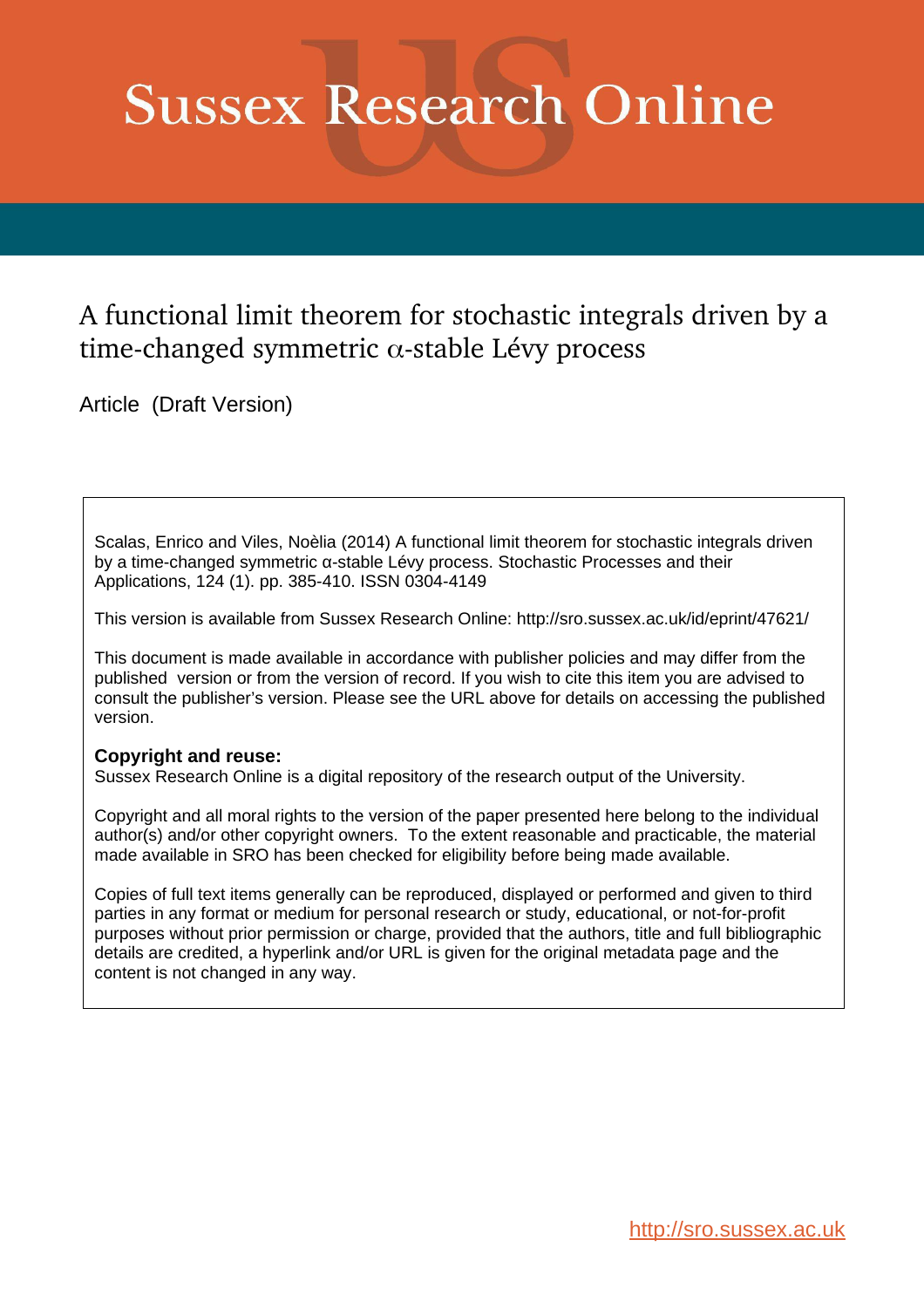# A FUNCTIONAL LIMIT THEOREM FOR STOCHASTIC INTEGRALS DRIVEN BY A TIME-CHANGED SYMMETRIC  $\alpha$ -STABLE LÉVY PROCESS

ENRICO SCALAS AND NOÈLIA VILES

Abstract. Under proper scaling and distributional assumptions, we prove the convergence in the Skorokhod space endowed with the  $M_1$ -topology of a sequence of stochastic integrals of a deterministic function driven by a time-changed symmetric α-stable Lévy process. The time change is given by the inverse β-stable subordinator.

#### <span id="page-1-0"></span>1. INTRODUCTION

The main motivation of the paper comes from the physical model studied in [\[50\]](#page-20-0). That paper concerns a damped harmonic oscillator subject to a random force. The random force is usually modeled by Gaussian white noise assuming a large number of independent interactions bounded in time and in their strength. However, in many situations of practical interest, the force is a Lévy process with heavy-tails in its distribution (for instance, an  $\alpha$ -stable Lévy process).

In this basic model, the equation of motion is informally given by

$$
\ddot{x}(t) + \gamma \dot{x}(t) + kx(t) = \xi(t),
$$

where  $x(t)$  is the position of the oscillating particle with unit mass at time t,  $\gamma > 0$  is the damping coefficient,  $k > 0$  is the spring constant and  $\xi(t)$  represents white Lévy noise. This noise term is a formal derivative of a symmetric  $\alpha$ -stable Lévy process  $L_{\alpha}(t)$ .

<span id="page-1-1"></span>The formal solution of Equation [\(1\)](#page-1-0) is

(2) 
$$
x(t) = F(t) + \int_{-\infty}^{t} G(t - t')\xi(t')dt',
$$

where  $G(t)$  is the Green function for the corresponding homogeneous equation. It is given by

<span id="page-1-2"></span>(3) 
$$
G(t) = \begin{cases} \frac{\exp(-\gamma t/2)}{\sqrt{\omega^2 - \gamma^2/4}} \sin(\sqrt{\omega^2 - \gamma^2/4}t) & \omega = \sqrt{k} > \gamma/2, \\ t \exp(-\gamma t/2) & \omega = \gamma/2, \\ \frac{\exp(-\gamma t/2)}{\sqrt{\gamma^2/4 - \omega^2}} \sinh(\sqrt{\gamma^2/4 - \omega^2}t) & \omega < \gamma/2, \end{cases}
$$

and  $F(t)$  is a decaying function (a solution of the homogeneous equation under given initial conditions). The solution for the velocity component can be written as

(4) 
$$
v(t) = F_v(t) + \int_{-\infty}^t G_v(t - t')\xi(t')dt',
$$

where  $F_v(t) = \frac{d}{dt}F(t)$  and  $G_v(t) = \frac{d}{dt}G(t)$  is the Green function for the equation satisfied by the velocity  $v(t)$ .

In stationary situations the functions  $F(t)$  and  $F_v(t)$  vanish. Notice that the Green function for Equation [\(1\)](#page-1-0) is bounded for all  $t \geq 0$ . It can be obtained using Laplace transform methods.

Our idea is to replace the white noise in Equation [\(1\)](#page-1-0) first with a sequence of instantaneous shots of random amplitude at random times and then with an appropriate functional limit of this process. We can express the sequence of random instantaneous shots at random times in terms of the formal derivative of a compound renewal process, a random walk subordinated to a counting process called continuous-time random walk (CTRW) by physicists. As an example, consider the sequence  ${Y_i}_{i \in \mathbb{N}}$  of i.i.d. symmetric  $\alpha$ -stable random variables that represent the force jumps, with  $\alpha \in (0, 2]$ . Let  $\{J_i\}_{i\in\mathbb{N}}$ 

Date: August 27, 2013.

<sup>1991</sup> Mathematics Subject Classification. Primary 60G50, 60F17; 33E12; 26A33.

Key words and phrases. Skorokhod space;  $J_1$ -topology;  $M_1$ -topology; Fractional Poisson process; Stable subordinator; Inverse stable subordinator; Renewal process; Mittag-Leffler waiting time; Continuous time random walk; Functional Limit Theorem.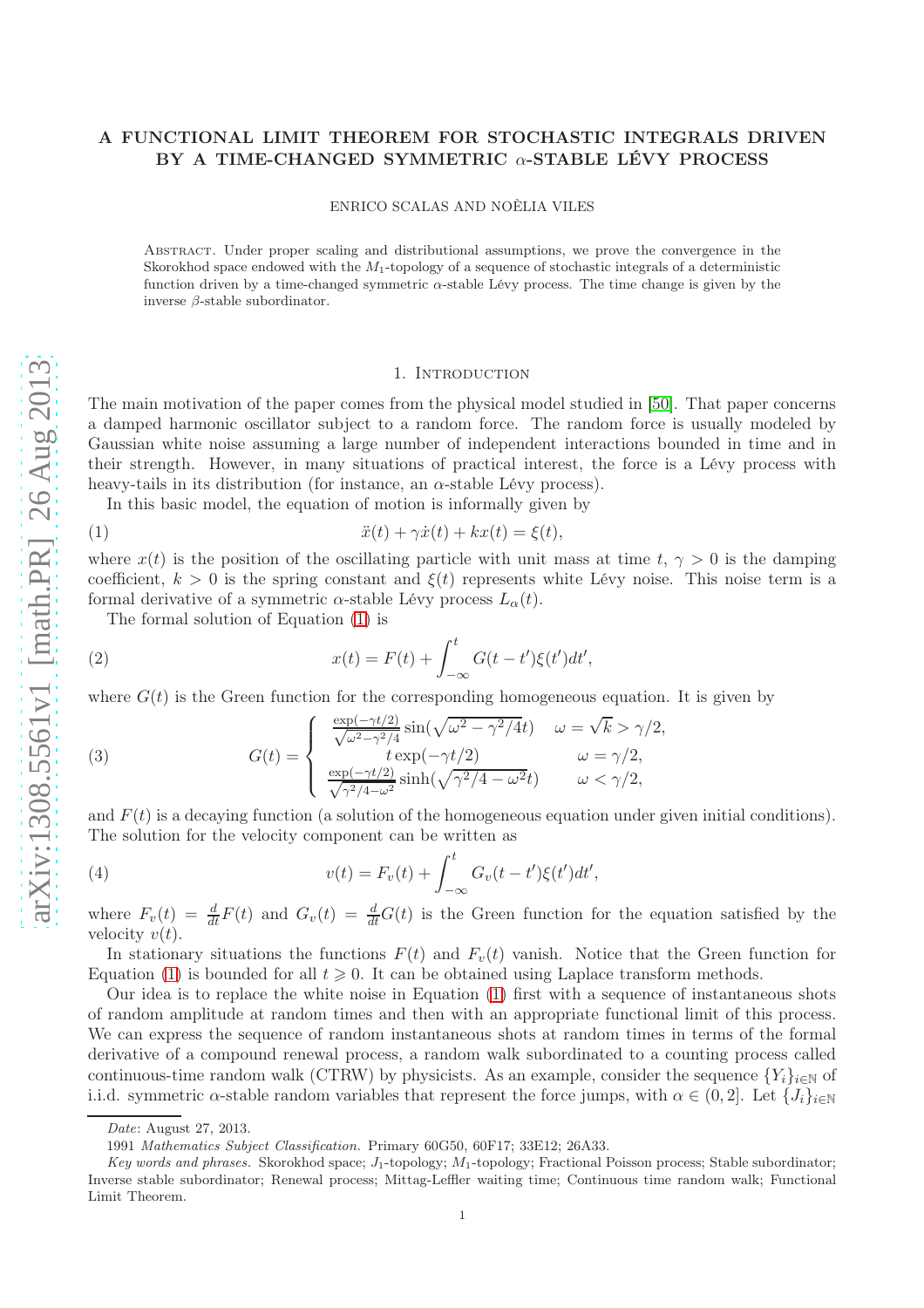denote the waiting times between two jumps. Assume that  $\{J_i\}_{i\in\mathbb{N}}$  are i.i.d. and positive such that  $J_1$ belongs to the strict domain of attraction of some stable random variables with index  $\beta \in (0,1]$ . The sum  $\tilde{T}_n = \sum_{i=1}^n J_i$  represents the time or epoch of the n-th jump and

(5) 
$$
N_{\beta}(t) = \max\{n : T_n \leq t\}
$$

is the number of jumps up to time  $t > 0$ . Then, the compound renewal process is given by

(6) 
$$
X(t) = \sum_{i=1}^{N_{\beta}(t)} Y_i = \sum_{i \geq 1} Y_i \mathbf{1}_{\{T_i \leq t\}},
$$

whose paths we take right continuous and with left limits; the corresponding white noise can be formally written as

<span id="page-2-0"></span>(7) 
$$
\Xi(t) = dX(t)/dt = \sum_{i=1}^{N_{\beta}(t)} Y_i \delta(t - T_i) = \sum_{i \geq 1} Y_i \delta(t - T_i) \mathbf{1}_{\{T_i \leq t\}}.
$$

A natural way to study the convergence of stochastic processes whose paths are right continuous with left limits (càdlàg in french) is by using the Skorokhod topology. The Skorokhod space provides a suitable formalism for the description of stochastic processes with jumps, such as Poisson processes, Lévy processes, martingales and semimartingales. Since the processes which we will study are semimartingales, we will consider the Skorokhod space endowed with the convenient topology. This topology allows us to move the jumps of the approximants to the times of the jumps of the limit process by using changes of time.

Our goal is to study the convergence of the integral of a deterministic continuous and bounded function with respect to a properly rescaled continuous time random walk. In particular, we aim to prove that under a proper scaling and distributional assumptions, it follows that

,

(8) 
$$
\left\{\sum_{i=1}^{N_{\beta}(nt)} G_v\left(t-\frac{T_i}{n}\right) \frac{Y_i}{n^{\beta/\alpha}}\right\}_{t\geq 0} \stackrel{M_1-top}{\Rightarrow} \left\{\int_0^t G_v(t-s) dL_{\alpha}(D_{\beta}^{-1}(s))\right\}_{t\geq 0}
$$

and

(9) 
$$
\left\{\sum_{i=1}^{N_{\beta}(nt)} G\left(t-\frac{T_i}{n}\right) \frac{Y_i}{n^{\beta/\alpha}}\right\}_{t\geq 0} \stackrel{M_1-top}{\rightarrow} \left\{\int_0^t G(t-s) dL_{\alpha}(D_{\beta}^{-1}(s))\right\}_{t\geq 0},
$$

when  $n \to +\infty$ , in the Skorokhod space  $D([0, +\infty), \mathbb{R})$  endowed with the  $M_1$ -topology, where  $L_{\alpha}(D_{\beta}^{-1})$  $\bar{\mathbf{z}}^{(t)}(t)$ is a time-changed Lévy process  $L_{\alpha}$  with respect to the functional inverse  $D_{\beta}^{-1}$  $_{\beta}^{-1}(t)$  of a  $\beta$ -stable subordinator denoted by  $D_{\beta}(t)$  and that we will define in the next sections.

The paper is structured as follows. In Section 2, we define the continuous time random walk and also the compound fractional Poisson process. Since we are interested in the convergence of stochastic processes in Skorokhod spaces we need to introduce the definition of these spaces and the notion of convergence in the appropriate topologies. This is done in Section 3, where we introduce the Skorokhod space with the two most useful topologies on it, called  $J_1$  and  $M_1$  topologies. In Section 4 we state and prove a functional limit theorem for the case in which the jumps are i.i.d. strictly stable random variables of index  $\alpha \in (1,2]$  and waiting times are in the domain of attraction of stable subordinator of index  $\beta \in (0,1)$ . We also extend the functional limit theorem to general strictly stable processes of index  $\alpha \in (0, 2]$ . Finally, in Section 5, we discuss some possible extensions of our result.

### 2. CONTINUOUS TIME RANDOM WALKS

The continuous time random walk (CTRW) was introduced by Montroll and Weiss [\[38\]](#page-20-1) in 1965. As its name suggests, the CTRW generalizes the discrete random walk imposing a random waiting time between particle jumps. The random walk is a stochastic process given by a sum of independent and identically distributed (i.i.d.) random variables. A CTRW is a pure jump process given by a sum of i.i.d. random jumps  $(Y_i)_{i\in\mathbb{N}}$  separated by i.i.d. random waiting times (positive random variables)  $(J_i)_{i\in\mathbb{N}}$ . Throughout this paper, we shall further assume that for a given i, Y<sub>i</sub> and  $J_i$  are independent random variables. CTRWs became a widely used tool for describing random process that appear in a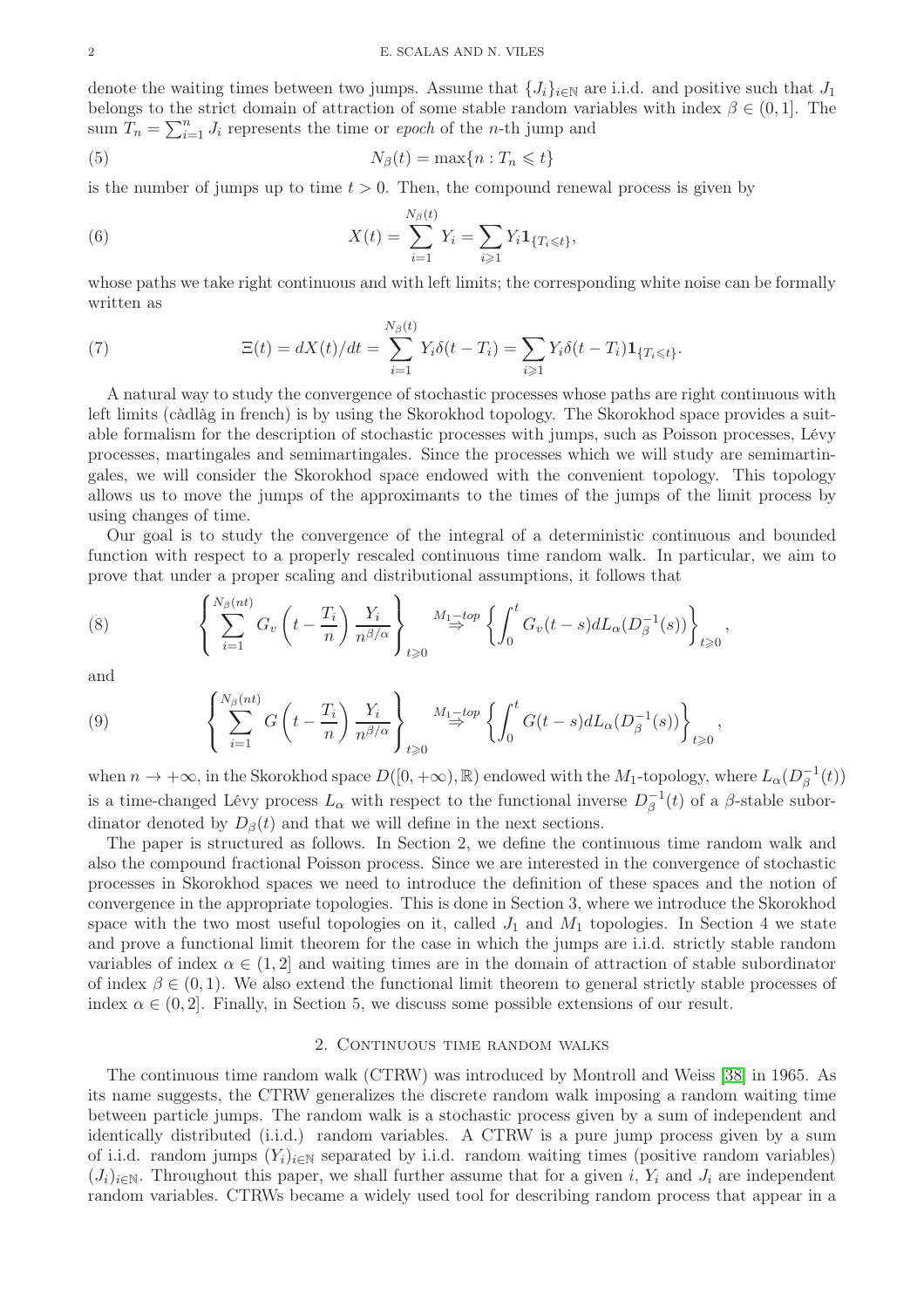large variety of physical models and in finance  $([24, 29, 30, 31, 38, 40, 42, 45])$  $([24, 29, 30, 31, 38, 40, 42, 45])$  $([24, 29, 30, 31, 38, 40, 42, 45])$  $([24, 29, 30, 31, 38, 40, 42, 45])$  $([24, 29, 30, 31, 38, 40, 42, 45])$  $([24, 29, 30, 31, 38, 40, 42, 45])$  $([24, 29, 30, 31, 38, 40, 42, 45])$  $([24, 29, 30, 31, 38, 40, 42, 45])$  $([24, 29, 30, 31, 38, 40, 42, 45])$  $([24, 29, 30, 31, 38, 40, 42, 45])$ . In physics, they are often used to model anomalous diffusion and their one-point distribution may exhibit heavy tails.

As mentioned in the Introduction, CTRWs can be formally defined as random walks subordinated to a counting renewal process. To do this, it is necessary to introduce the random walk and the counting process. Note that, in defining these processes, it is not necessary to refer to their meaning in Equations [\(1\)](#page-1-0) and [\(7\)](#page-2-0), but we can use the interpretation in terms of a diffusing particle on the real line, in order to help intuition.

Let  $X_n = \sum_{i=1}^n Y_i$  denote the position of a diffusing particle after *n* jumps and  $T_n = \sum_{i=1}^n J_i$  be the epoch of the *n*-th jump. The corresponding counting process  $N(t)$  is defined by

<span id="page-3-0"></span>(10) 
$$
N(t) \stackrel{\text{def}}{=} \max\{n : T_n \leqslant t\}.
$$

Then the position of a particle at time  $t > 0$  can be expressed as the sum of the jumps up to time t

(11) 
$$
X(t) = X_{N(t)} \stackrel{\text{def}}{=} \sum_{i=1}^{N(t)} Y_i.
$$

From this expression, we can see that the limiting behavior of the CTRW depends on the distribution of its jumps and its waiting times.

2.1. Compound Fractional Poisson Process. In the Introduction, we mentioned a white-noise force formally defined as the first derivative of special CTRWs. An important instance of such CTRWs is the compound fractional Poisson process. Consider a CTRW whose i.i.d. jumps  ${Y_i}_{i\in\mathbb{N}}$  have symmetric  $\alpha$ -stable distribution with  $\alpha \in (0, 2]$ , and whose i.i.d waiting times  $\{J_i\}_{i\in\mathbb{N}}$  satisfy

(12) 
$$
\mathbb{P}(J_i > t) = E_{\beta}(-t^{\beta}),
$$

for  $\beta \in (0, 1]$ , where

<span id="page-3-1"></span>
$$
E_{\beta}(z) = \sum_{j=0}^{+\infty} \frac{z^j}{\Gamma(1+\beta j)},
$$

denotes the Mittag-Leffler function. If  $\beta = 1$ , the waiting times are exponentially distributed with parameter  $\mu = 1$  and the counting process [\(10\)](#page-3-0) is the Poisson process. The counting process associated to the renewal process defined by [\(12\)](#page-3-1) is called the fractional Poisson process which is a generalization of the Poisson process

$$
N_{\beta}(t) = \max\{n : T_n \leq t\}.
$$

It was introduced and studied by Repin and Saichev [\[41\]](#page-20-5), Jumarie [\[15\]](#page-19-4), Laskin [\[22\]](#page-19-5), Mainardi et al. [\[25,](#page-19-6) [26\]](#page-19-7), Uchaikin et al. [\[53\]](#page-20-6) and Beghin and Orsingher [\[2,](#page-19-8) [3\]](#page-19-9). For  $\beta \in (0,1)$ , the fractional Poisson process is semi-Markov. However, the process  $N_{\beta}(t)$  is not Markov as the waiting times  $J_i$  are not distributed exponentially. It is not Lévy because its distribution is not infinitely divisible

$$
\mathbb{P}(N_{\beta}(t)=n)=\frac{t^{\beta n}}{n!}E_{\beta}^{(n)}(-t^{\beta}),
$$

where  $E_{\beta}^{(n)}$  $S_{\beta}^{(n)}(-t^{\beta})$  denotes the *n*-th derivative of  $E_{\beta}(z)$  evaluated at the point  $z = -t^{\beta}$ .

If we subordinate a random walk to the fractional Poisson process, we obtain the compound fractional Poisson process, which is not Markov

(13) 
$$
X_{N_{\beta}(t)} = \sum_{i=1}^{N_{\beta}(t)} Y_i.
$$

<span id="page-3-2"></span>As already mentioned, we are interested in the limiting behaviour of stochastic integrals driven by this process [\[6\]](#page-19-10).

# 3. Convergence in the Skorokhod space

The Skorokhod space, denoted by  $\mathbb{D} = D([0,T], \mathbb{R})$  (with  $T > 0$ ), is the space of real functions  $x : [0, T] \to \mathbb{R}$  that are right-continuous and have left limits:

- (1) For  $t \in [0, T)$ ,  $x(t+) = \lim_{s \downarrow t} x(s)$  exists and  $x(t+) = x(t)$ .
- (2) For  $t \in (0, T]$ ,  $x(t-) = \lim_{s \uparrow t} x(s)$  exists.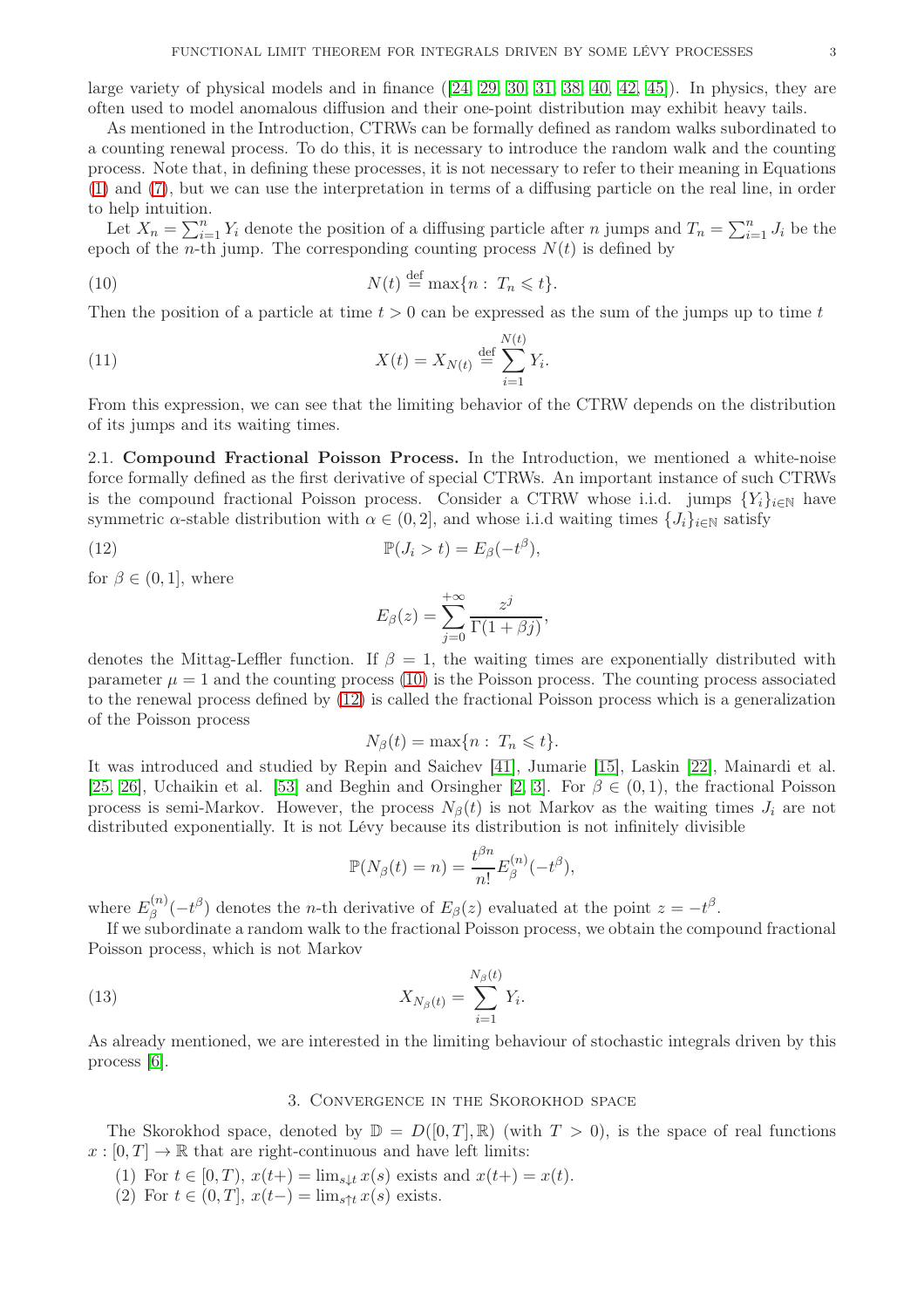Functions satisfying these properties are called càdlàg (a French acronym for continu à droite, limite à gauche) functions.

There is a metrizable topology on D, called the Skorokhod topology, for which this space is Polish and for which convergence of sequences can be characterized as follows. Actually, Skorokhod [\[48\]](#page-20-7) proposed four metric separable topologies on  $\mathbb{D}$ , denoted by  $J_1$ ,  $J_2$ ,  $M_1$  and  $M_2$ . The definition of these topologies is not very intuitive at a first sight. The compact sets of the Skorokhod space are characterized by applying Arzelà-Ascoli theorem.

In the space of continuous functions, two functions  $x$  and  $y$  are close to each other in the uniform topology if the graph of  $x(t)$  can be carried onto the graph of  $y(t)$  by uniformly small perturbation of the ordinates, with the abscissae kept fixed. In D, we shall allow also a uniformly small deformation of the time scale. The topologies devised by Skorokhod embody this idea.

Let  $\Lambda$  denote the class of strictly increasing, continuous mappings of [0, T] onto itself. If  $\lambda \in \Lambda$ , then  $\lambda(0) = 0$  and  $\lambda(T) = T$ . For  $x, y \in \mathbb{D}$ , let us define the distance  $d_{J_1}(x, y)$  to be the infimum of those positive  $\varepsilon$  for which there exists in  $\Lambda$  a  $\lambda$  such that

(14) 
$$
\sup_{t\in[0,T]}|\lambda(t)-t|\leqslant\varepsilon,
$$

and

(15) 
$$
\sup_{t\in[0,T]}|x(t)-y(\lambda(t))|\leq \varepsilon.
$$

That is,

(16) 
$$
d_{J_1}(x,y) := \inf_{\lambda \in \Lambda} \{ \sup_{t \in [0,T]} |\lambda(t) - t|, \sup_{t \in [0,T]} |x(t) - y(\lambda(t))| \}
$$

This metric is defined in the book by Billingsley (p.111, [\[4\]](#page-19-11)). The induced topology is called Skorokhod's  $J_1$ -topology. It is now possible to define convergence in this topology.

**Definition 3.1** (J<sub>1</sub>-topology). The sequence  $x_n(t) \in \mathbb{D}$  converges to  $x_0(t) \in \mathbb{D}$  in the J<sub>1</sub>-topology if there exists a sequence of increasing homeomorphisms  $\lambda_n : [0, T] \to [0, T]$  such that

(17) 
$$
\sup_{t \in [0,T]} |\lambda_n(t) - t| \to 0, \sup_{t \in [0,T]} |x_n(\lambda_n(t)) - x_0(t)| \to 0,
$$

as  $n \to \infty$ .

Among Skorokhod's topologies, the  $J_1$ -topology is the finest and the closest one to the uniform topology. If  $x_0$  is continuous, the convergence in  $J_1$ -topology is equivalent to the uniform convergence. The space  $\mathbb D$  endowed with  $J_1$ -topology is complete, as Kolmogorov showed in [\[18\]](#page-19-12).

The  $M_1$ -topology on  $\mathbb D$  is generated by the metric  $d_{M_1}$  defined by means of completed graphs. For  $x \in \mathbb{D}$ , the completed graph of x is the set

$$
\Gamma_x^{(a)} = \{ (t, z) \in [0, T] \times \mathbb{R} : z = ax(t-) + (1 - a)x(t) \text{ for some } a \in [0, 1] \},
$$

where  $x(t-)$  is the left limit of x at t and  $x(0-) := x(0)$ . A parametric representation of the completed graph  $\Gamma_x^{(a)}$  is a continuous nondecreasing function  $(r, u)$  mapping  $[0, 1]$  onto  $\Gamma_x^{(a)}$ , with r being the time component and u being the spatial component. Let  $\Pi(x)$  denote the set of parametric representations of the graph  $\Gamma_x^{(a)}$ . For  $x_1, x_2 \in \mathbb{D}$  we define the  $M_1$ -metric on  $\mathbb D$  as

(18) 
$$
d_{M_1}(x_1,x_2) := \inf_{\substack{(r_i,u_i) \in \Pi(x_i) \\ i=1,2}} \{ ||r_1 - r_2||_{[0,T]} \vee ||u_1 - u_2||_{[0,T]} \},\
$$

where  $w_1 \vee w_2 := \max\{w_1, w_2\}$  for  $w_1, w_2 \in \mathbb{R}$ , and  $||u||_{[0,T]} := \sup_{t \in [0,T]} \{|u(t)|\}.$ 

Notice that  $||r_1 - r_2||_{[0,T]} \vee ||u_1 - u_2||_{[0,T]}$  can also be written as  $||(r_1, u_1) - (r_2, u_2)||_{[0,T]}$  where

<span id="page-4-0"></span>(19) 
$$
\begin{aligned} \|(r_1, u_1) - (r_2, u_2)\|_{[0,T]} &:= \sup_{t \in [0,T]} \{ |(r_1(t), u_1(t)) - (r_2(t), u_2(t))| \} \\ &= \sup_{t \in [0,T]} \{ |r_1(t) - r_2(t)| \vee |u_1(t) - u_2(t))| \}. \end{aligned}
$$

Then we have the following equivalent expression for the  $M_1$ -metric

(20) 
$$
d_{M_1}(x_1,x_2) = \inf_{\substack{(r_i,u_i)\in\Pi(x_i)\\i=1,2}} \left\{ \sup_{t\in[0,T]} \left\{ |r_1(t) - r_2(t)| \vee |u_1(t) - u_2(t)| \right\} \right\}.
$$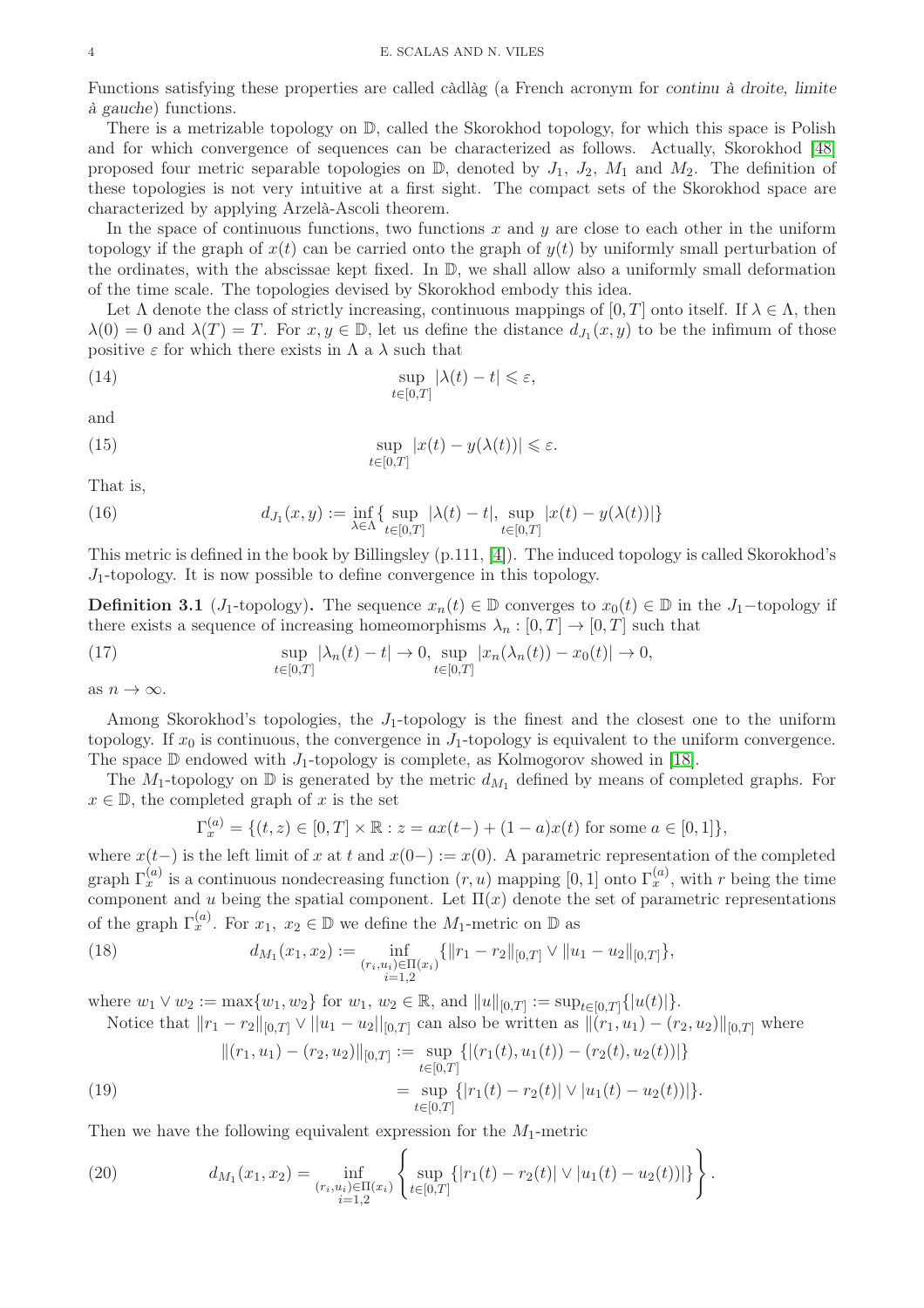This metric induces a topology, called Skorokhod's  $M_1$ -topology which is weaker than the  $J_1$ -topology. One of the advantages of the M<sub>1</sub>-topology is that it allows for a jump in the limit function  $x \in \mathbb{D}$  to be approached by multiple jumps in the converging functions  $x_n \in \mathbb{D}$ . The convergence in this topology is defined as follows.

**Definition 3.2** ( $M_1$ -topology). The sequence  $x_n(t) \in \mathbb{D}$  converges to  $x_0(t) \in \mathbb{D}$  in the  $M_1$ -topology if (21)  $\lim_{n \to +\infty} d_{M_1}(x_n(t), x_0(t)) = 0.$ 

In other words, we have the convergence in  $M_1$ -topology if there exist parametric representations  $(y(s), t(s))$  of the graph  $\Gamma_{x_0(t)}$  and  $(y_n(s), t_n(s))$  of the graph  $\Gamma_{x_n(t)}$  such that

(22) 
$$
\lim_{n \to \infty} ||(y_n, t_n) - (y, t)||_{[0,T]} = 0.
$$

In our problem, it will be convenient to consider the function space  $D([0, +\infty), \mathbb{R})$  with domain  $[0, +\infty)$  instead of the compact domain  $[0, T]$ . In that setting, we can equivalently define convergence of  $x_n \in D([0,+\infty),\mathbb{R})$  to  $x_0 \in D([0,+\infty),\mathbb{R})$  as  $n \to \infty$  with some topology  $(J_1$ -topology or  $M_1$ topology) to be convergence  $x_n \in D([0,T], \mathbb{R})$  to  $x_0 \in D([0,T], \mathbb{R})$  as  $n \to \infty$  with that topology for the restrictions of  $x_n$  and  $x_0$  to  $[0, T]$  for  $T = t_k$  for each  $t_k$  in some sequence  $\{t_k\}_{k\geq 1}$  with  $t_k \to +\infty$ as  $k \to +\infty$ , where  $\{t_k\}$  can depend on  $x_0$ . For the J<sub>1</sub>-topology (see [\[11,](#page-19-13) [51,](#page-20-8) [55\]](#page-20-9)), it suffices to let  $t_k$ be the continuity points of the limit function  $x_0$ . Now we will discuss the case of  $M_1$ -topology, but the extension is valid to the other non-uniform topologies as well.

Let  $\rho_t: D([0, +\infty), \mathbb{R}) \to D([0, +\infty), \mathbb{R})$  be the restriction map with  $\rho_t(x)(s) = x(s), 0 \le s \le t$ . Suppose that  $g: D([0,+\infty),\mathbb{R}) \to D([0,+\infty),\mathbb{R})$  and  $g_t: D([0,t],\mathbb{R}) \to D([0,t],\mathbb{R})$  for  $t > 0$  are functions with

$$
(23) \t\t g_t(\rho_t(x)) = \rho_t(g(x)),
$$

for all  $x \in D([0, +\infty), \mathbb{R})$  and all  $t > 0$ . We then call the functions  $g_t$  restrictions of the function g. We have the following result about the continuity of the function  $g$  in that topology:

**Theorem 3.3** (Theorem 12.9.1. [\[55\]](#page-20-9)). Suppose that  $q : D([0, +\infty), \mathbb{R}) \to D([0, +\infty), \mathbb{R})$  has continuous restrictions  $g_t$  with some topology for all  $t > 0$ . Then g itself is continuous in that topology.

We consider the extension of Lipschitz properties to subsets of  $D([0, +\infty), \mathbb{R})$ . For this purpose, suppose that  $d_{M_1,t}$  is the  $M_1$ -metric on  $D([0,t], \mathbb{R})$  for  $t > 0$ . An associated metric  $d_{M_1,\infty}$  on  $D([0,+\infty), \mathbb{R})$ can be defined by

<span id="page-5-0"></span>(24) 
$$
d_{M_1,\infty}(x_1,x_2) = \int_0^{+\infty} e^{-t} (d_{M_1,t}(\rho_t(x_1), \rho_t(x_2)) \wedge 1) dt.
$$

The integral of [\(24\)](#page-5-0) is well defined and can be used for the next result:

**Theorem 3.4** (Theorem 12.9.2. [\[55\]](#page-20-9)). Let  $d_{M_1,t}$  be the  $M_1$ -metric on  $D([0,t],\mathbb{R})$ . For all  $x_1, x_2 \in$  $D([0, +\infty), \mathbb{R})$ ,  $d_{M_1,t}(x_1, x_2)$  as a function of t is right-continuous with left limits in  $(0, +\infty)$  and has a right limit at 0. Moreover,  $d_{M_1,t}(x_1, x_2)$  is continuous at  $t > 0$  whenever  $x_1$  and  $x_2$  are both continuous at t.

Finally, we conclude this discussion with the following characterization of  $M_1$ -convergence in the domain  $[0, +\infty)$ .

**Theorem 3.5** (Theorem 12.9.3. [\[55\]](#page-20-9)). Suppose that  $d_{M_1,\infty}$  and  $d_{M_1,t}$ ,  $t > 0$  are the  $M_1$ -metrics on  $D([0, +\infty), \mathbb{R})$  and  $D([0, t], \mathbb{R})$ . Then, the following are equivalent for x and  $x_n$ ,  $n \geq 1$ , in  $D([0, +\infty), \mathbb{R})$ :

(i)  $d_{M_1,\infty}(x_n,x) \to 0$  as  $n \to +\infty$ ;

(ii)  $d_{M_1,t}(\rho_t(x_n), \rho_t(x)) \to 0$  as  $n \to +\infty$  for all  $t \notin \text{Disc}(x)$ , with

$$
Disc(x) := \{ t \in [0, T] : x(t-) \neq x(t) \}
$$

denoting the set of discontinuities of  $x$ ;

(iii) there exist parametric representations  $(r, u)$  and  $(r_n, u_n)$  of x and  $x_n$  mapping  $[0, +\infty)$  into the graphs such that

(25) 
$$
||r_n - r||_{[0,t]} \vee ||u_n - u||_{[0,t]} \to 0 \quad as \; n \to +\infty,
$$

for each  $t > 0$ .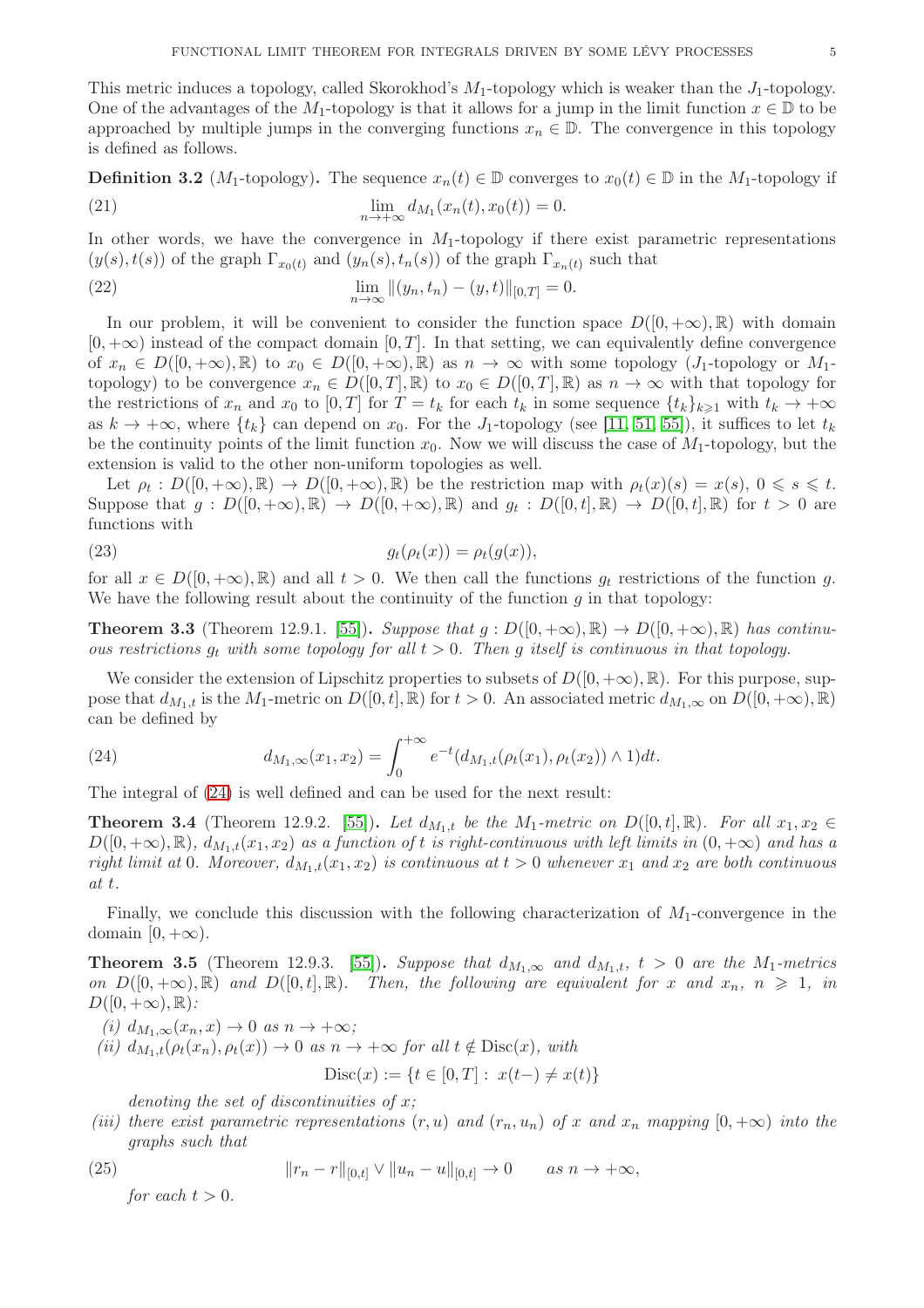The following theorem provides a useful characterization for the  $M_1$ -convergence in the case of stochastic processes with jumps:

<span id="page-6-1"></span>**Theorem 3.6** (Theorem 1.6.12 [\[49\]](#page-20-10)). Let  $\{X_n(t)\}_{t\geqslant0}$  and  $\{X(t)\}_{t\geqslant0}$  be stochastic processes. Then,  ${X_n(t)}_{t>0}$  converges to  ${X(t)}_{t>0}$  in the M<sub>1</sub>-topology if the following two conditions are fulfilled:

- (i) The finite-dimensional distributions of  $\{X_n(t)\}_{t\in A}$  converge in law to the corresponding ones of  ${X(t)}_{t\in A}$ , as  $n \to +\infty$ , where A is a subset of  $[0, +\infty)$  that is dense in this interval and contains the point 0, and
- (ii) the condition on  $M_1$ -compactness is satisfied

(26) 
$$
\lim_{\delta \to 0} \limsup_{n \to +\infty} w(X_n, \delta) = 0,
$$

where the modulus of  $M_1$ -compactness is defined as

(27) 
$$
w(X_n, \delta) := \sup_{t \in A} w(X_n, t, \delta),
$$

<span id="page-6-2"></span>with

$$
(28)
$$

(28) 
$$
w(X_n, t, \delta) := \sup_{0 \vee (t - \delta) \leq t_1 < t_2 < t_3 \leq (t + \delta) \wedge T} \{ \|X_n(t_2) - [X_n(t_1), X_n(t_3)]\| \},
$$

 $[X_n(t_1), X_n(t_3)] := \{aX_n(t_1) + (1-a)X_n(t_3): 0 \leq a \leq 1\}$  denotes the standard segment and  $\|\cdot\|$ is the norm defined in [\(19\)](#page-4-0). Notice that the modulus of  $M_1$ -compactness plays the same role for càdlàg functions as the modulus of continuity for continuous functions

### 4. Functional limit theorem for stochastic integrals

<span id="page-6-3"></span>This section contains the main result of this paper. That is, a functional limit theorem for the integral of a deterministic continuous and bounded function  $f \in C_b(\mathbb{R})$  with respect to a properly rescaled continuous time random walk in the space  $\mathbb D$  equipped with the Skorokhod  $M_1$ -topology. The limit is the corresponding integral but with respect to a time-changed  $\alpha$ -stable Lévy process where the time-change is given by the functional inverse of a  $\beta$ -stable subordinator.

This section is organized as follows. In Subsection [4.1,](#page-6-0) we focus on providing the ingredients and preliminary results necessary to prove the functional limit theorem. The main result of the paper comes in Subsection [4.2.](#page-9-0)

<span id="page-6-0"></span>4.1. **Preliminary results.** Let h and r be two positive scaling factors such that

(29) 
$$
\lim_{h,r \to 0} \frac{h^{\alpha}}{r^{\beta}} = 1,
$$

with  $\alpha \in (0, 2]$  and  $\beta \in (0, 1]$ . We rescale the duration J by a positive scaling factor r. The rescaled duration is denoted by  $J_r := rJ$ . Similarly, we rescale the jump Y by a positive real parameter h getting  $Y_h := hY$ . For  $\beta = 1$  and  $\alpha = 2$ , this corresponds to the typical scaling for Brownian motion (or the Wiener process).

We now define the rescaled CTRW (or rescaled compound fractional Poisson process) denoted by  $X_{r,h} := \{X_{r,h}(t)\}_{t\geqslant 0}$  as follows:

$$
X_{r,h}(t) = \sum_{i=1}^{N_{\beta}(t/r)} hY_i,
$$

where  $N_{\beta} = \{N_{\beta}(t)\}_{t\geqslant0}$  is the fractional Poisson process. In Subsection [4.2,](#page-9-0) we will take  $r = 1/n$  and  $h = 1/n^{\beta/\alpha}$  as scaling factors and the limit for  $n \to +\infty$ , instead of  $r, h \to 0$ .

For the case of weak convergence for random variables, we can mention the following result by Scalas et al.  $[44]$ . Under some suitable assumptions, for fixed t, the weak convergence of the random variables can be proved

$$
X_{r,h}(t) \stackrel{\mathcal{L}}{\Rightarrow} U_{\alpha,\beta}(t),
$$

when h,  $r \to 0$  and where  $U_{\alpha,\beta}(t)$  denotes the random variable whose distribution is characterized by the probability density function  $u_{\alpha,\beta}(x,t)$  given in the following theorem.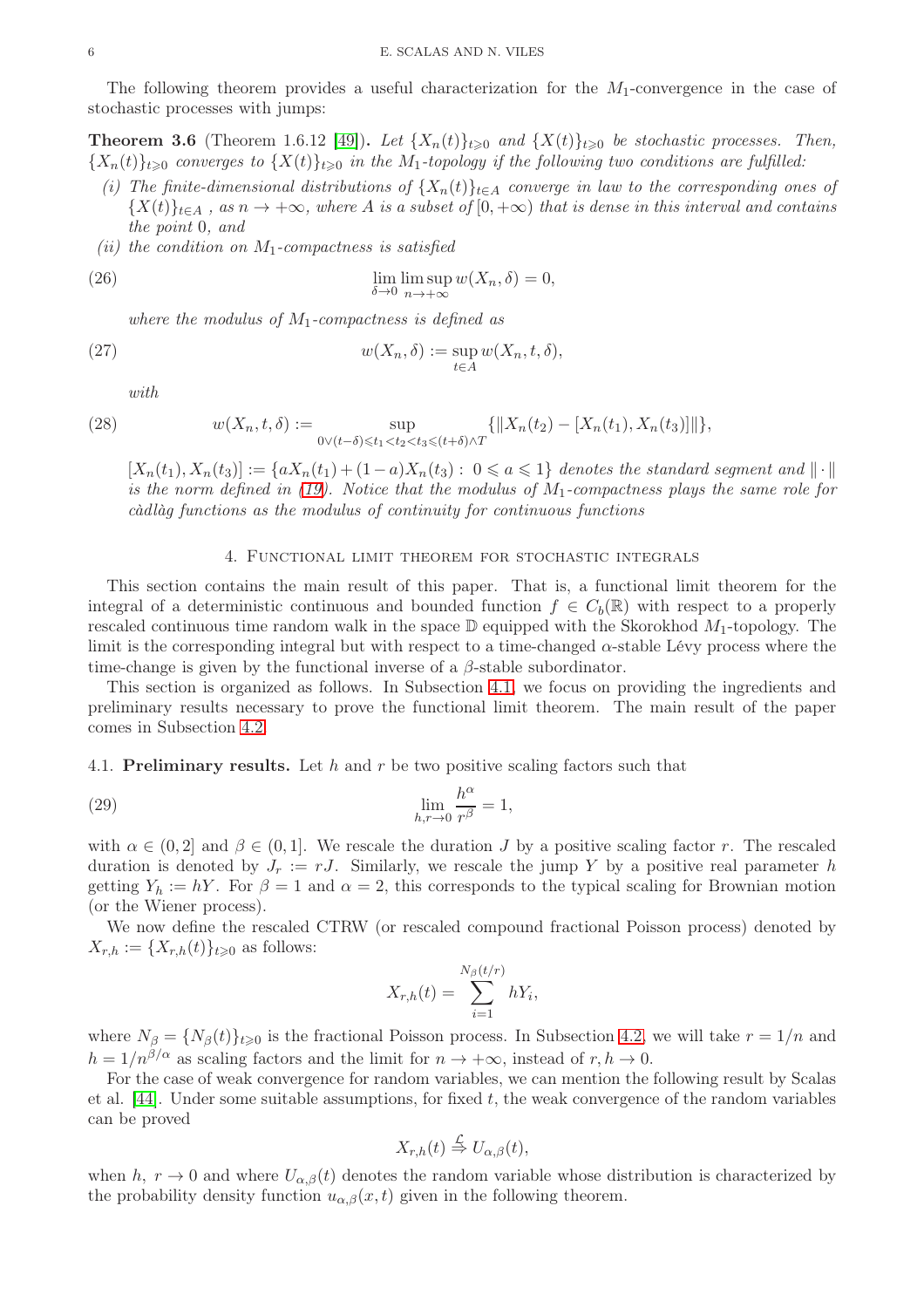$$
X_n^{(h)} = h \sum_{i=1}^n Y_i,
$$
  

$$
T_n^{(r)} = r \sum_{i=1}^n J_i,
$$
  

$$
\lim_{h \to 0} \frac{h^{\alpha}}{r^{\beta}} = 1,
$$

and

$$
\lim_{h,r\to 0}\frac{h^{\alpha}}{r^{\beta}}=1,
$$

with  $0 < \alpha \leq 2$  and  $0 < \beta \leq 1$ . To clarify the role of the parameter  $\alpha$ , further assume that, for  $h \to 0$ , one has

$$
\hat{f}_Y(h\kappa) \sim 1 - h^{\alpha} |\kappa|^{\alpha}
$$

then, for h,  $r \to 0$  with  $h^{\alpha}/r^{\beta} \to 1$ ,  $f_{hX_{\alpha,\beta}(rt)}(x,t)$  weakly converges to

(30) 
$$
u_{\alpha,\beta}(x,t) := \frac{1}{t^{\beta/\alpha}} W_{\alpha,\beta}\left(\frac{x}{t^{\beta/\alpha}}\right)
$$

$$
with
$$

(31) 
$$
W_{\alpha,\beta} = \frac{1}{2\pi} \int_{-\infty}^{+\infty} d\kappa e^{-i\kappa u} E_{\beta}(-|\kappa|^{\alpha}).
$$

This weak convergence of random variables can be extended for stochastic processes but one of the inconvenients is to establish a functional central limit theorem in an appropriate functional space (see discussion in Section [3\)](#page-3-2).

In the literature, we find the work by Magdziarz and Weron. In [\[28\]](#page-19-14), they conjectured that the process  $U_{\alpha,\beta} := \{ L_{\alpha}(D_{\beta}^{-1}) \}$  $\{\bar{B}_{\beta}(t)\}_{t\geqslant 0}$  (i.e. the symmetric  $\alpha$ -stable Lévy process  $\{L_{\alpha}(t)\}_{t\geqslant 0}$  subordinated to the functional inverse  $\beta$ -stable subordinator  $\{D_{\beta}^{-1}$  $\binom{-1}{\beta}(t)_{t\geqslant 0}$  is the functional limit of the compound fractional Poisson process  $X_{r,h}$ . This conjecture is proved in [\[35,](#page-20-12) [37\]](#page-20-13) as discussed in the following results.

 $|+|$ 

For  $t \geqslant 0$ , we define

$$
(32) \t\t T_t := \sum_{i=1}^{\lfloor t \rfloor} J_i,
$$

where  $\lfloor t \rfloor$  denotes the integer part of t. Then, taking into account the above convergence and using Example 11.2.18 of [\[33\]](#page-19-15), the convergence of the finite-dimensional distributions of  $\{c^{-1/\beta}T_{ct}\}_{t\geqslant0}$  to those of  $\{D_{\beta}(t)\}_{t\geq 0}$  follows:

<span id="page-7-0"></span>(33) 
$$
\{c^{-1/\beta}T_{ct}\}_{t\geqslant 0}\overset{\mathcal{L}}{\Rightarrow}\{D_{\beta}(t)\}_{t\geqslant 0}, \text{ as } c\to+\infty.
$$

We denote by  $\stackrel{\mathcal{L}}{\Rightarrow}$  the convergence of the finite-dimensional distributions of the corresponding process.

The limiting process  $\{D_\beta(t)\}_{t\geq 0}$  is called the  $\beta$ -stable subordinator. In the class of strictly  $\beta$ stable diffusion processes it is the positive-oriented extreme one. It is càdlàg, nondecreasing and with stationary increments (see for instance, [\[43\]](#page-20-14)).

The functional inverse of the process  $D_{\beta}(t)$  can be defined as

(34) 
$$
D_{\beta}^{-1}(t) = \inf\{x \geq 0 : D_{\beta}(x) > t\}.
$$

It has almost surely continuous non-decreasing sample paths and without stationary and independent increments (see [\[32\]](#page-19-16)).

For any integer  $n \geq 0$  and any  $t \geq 0$ , it can be easily proved that the number of jumps by time t is at least n if and only if the n-th jump occurs at or before t, therefore the following events coincide:

(35) 
$$
\{T_n \leq t\} = \{N_\beta(t) \leq n\}.
$$

<span id="page-7-1"></span>From [\(33\)](#page-7-0) and [\(35\)](#page-7-1), a limit theorem for the properly rescaled counting process  $N_\beta$  follows.

Theorem 4.2 (Theorem 3.6, [\[33\]](#page-19-15)).

(36) 
$$
\{c^{-1/\beta}N_{\beta}(ct)\}_{t\geq 0}\stackrel{\mathcal{L}}{\Rightarrow}\{D_{\beta}^{-1}(t)\}_{t\geq 0}, \text{ as } c\to+\infty.
$$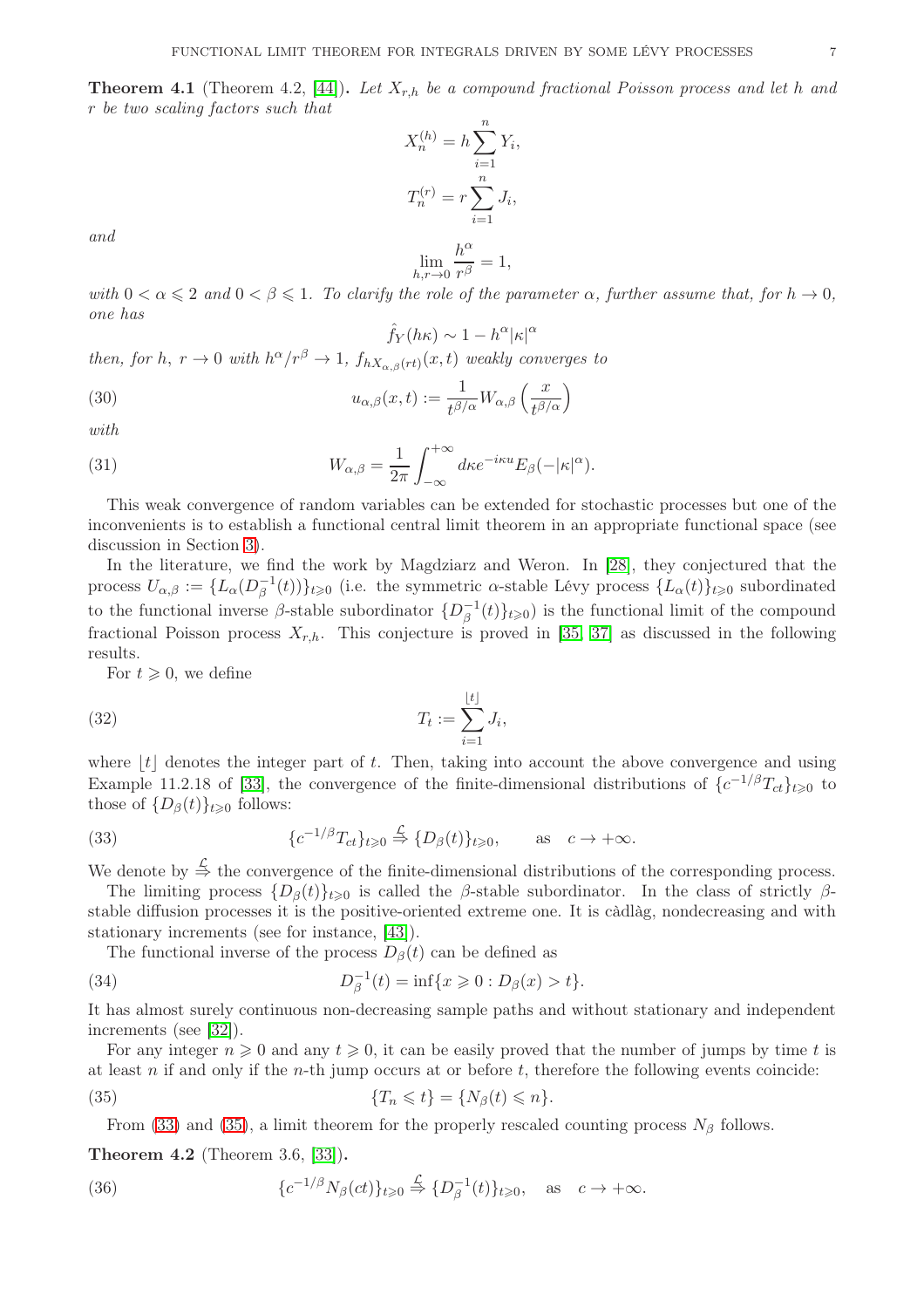As a corollary, by using Stone's Theorem [\[51\]](#page-20-8), the convergence of the stochastic processes in the Skorokhod space  $D([0,\infty), \mathbb{R}_+)$  follows. We endow this space with the usual  $J_1$ -topology introduced in Section [3.](#page-3-2)

<span id="page-8-0"></span>Corollary 4.3 (Corollary 3.7, [\[33\]](#page-19-15)).

(37) 
$$
\{c^{-1/\beta}N_{\beta}(ct)\}_{t\geq 0} \stackrel{J_1-top}{\Rightarrow} \{D_{\beta}^{-1}(t)\}_{t\geq 0}, \text{ as } c \to +\infty.
$$

Assuming that the jumps  $Y_i$  belong to the strict generalized domain of attraction of some stable law with exponent  $\alpha \in (0, 2)$ , then there exist  $a_n > 0$  such that

$$
a_n \sum_{i=1}^n Y_i \stackrel{\mathcal{L}}{\Rightarrow} \widetilde{L}_{\alpha}, \text{ as } c \to +\infty,
$$

where  $\bar{L}_{\alpha}$  denotes a random variable with symmetric  $\alpha$ -stable distribution.

For sake of simplicity we consider symmetric  $\alpha$ -stable distribution, but the results are also true without the assumption of symmetry.

From Example 11.2.18 [\[33\]](#page-19-15), we can extend this convergence to the convergence of the corresponding finite-dimensional distributions for the stochastic process  $\sum_{i=1}^{[t]} Y_i$ .

Theorem 4.4 ( [\[33\]](#page-19-15)).

(38) 
$$
\left\{ c^{-1/\alpha} \sum_{i=1}^{[ct]} Y_i \right\}_{t \geq 0} \stackrel{\mathcal{L}}{\Rightarrow} \{L_{\alpha}(t)\}_{t \geq 0}, \text{ when } c \to +\infty.
$$

The limiting process is a symmetric  $\alpha$ -stable Lévy process with sample path belonging to  $D([0, +\infty), \mathbb{R})$ . As a corollary, the authors of [\[35\]](#page-20-12) proved the convergence in the Skorokhod space  $D([0, +\infty), \mathbb{R})$  endowed with the  $J_1$ -topology:

<span id="page-8-1"></span>Corollary 4.5 (Theorem 4.1, [\[35\]](#page-20-12)).

(39) 
$$
\left\{ c^{-1/\alpha} \sum_{i=1}^{[ct]} Y_i \right\}_{t \geq 0} \stackrel{J_1-top}{\Rightarrow} \{L_\alpha(t)\}_{t \geq 0}, \text{ when } c \to +\infty.
$$

Using the results given above, one can state the following Functional Central Limit Theorem (FCLT) proved by Meerschaert and Scheffler in [\[35\]](#page-20-12) which identifies the limit process as a time-changed  $\alpha$ stable Lévy process with respect to the functional inverse of a  $\beta$ -stable subordinator  $\{D_{\beta}^{-1}$  $_{\beta}^{-1}(t)\}_{t\geqslant 0}$ , with  $\alpha \in (0,2]$  and  $\beta \in (0,1)$ .

Theorem 4.6 (Theorem 4.2, [\[35\]](#page-20-12)). Under the distributional assumptions considered above for the  $wating \ times \ J_i \ and \ the \ jumps \ Y_i, \ we \ have$ 

<span id="page-8-2"></span>(40) 
$$
\left\{ c^{-\beta/\alpha} \sum_{i=1}^{N_{\beta}(t)} Y_i \right\}_{t \geq 0} \stackrel{M_1-top}{\Rightarrow} \{L_{\alpha}(D_{\beta}^{-1}(t))\}_{t \geq 0}, \text{ when } c \to +\infty,
$$

in the Skorokhod space  $D([0, +\infty), \mathbb{R})$  endowed with the M<sub>1</sub>-topology.

The functional limit of the compound Poisson process is an  $\alpha$ -stable Lévy process, whereas in the case of the compound fractional Poisson process, one gets an  $\alpha$ -stable Lévy process subordinated to the inverse  $\beta$ -stable subordinator.

The strategy to prove this result is the following. First, they use Corollary [4.3](#page-8-0) and Corollary [4.5.](#page-8-1) In that case we can only ensure the convergence in  $M_1$ -topology instead of the convergence in  $J_1$ -topology because the functional inverse of a  $\beta$ -stable subordinator  $\{D_{\beta}^{-1}\}$  $\binom{-1}{\beta}(t)$ <sub>t</sub> $\geqslant$ <sup>0</sup> is not strictly increasing and Theorem 3.1. of [\[54\]](#page-20-15) can not be applied. Then, they apply the Continuous Mapping Theorem together with Theorem 13.2.4. of [\[55\]](#page-20-9) that provides a more general continuity result in  $M_1$ -topology and it is useful for proving the convergence in  $M_1$ -topology.

By using Corollary 10.12 of [\[10\]](#page-19-17), we see that the limit process obtained in [\(40\)](#page-8-2),  $X_{\alpha,\beta}(T) :=$  $\{L_{\alpha}(D_{\beta}^{-1})\}$  $\{(\Omega,\mathcal{F},\mathbb{P})\}\$ t $\geq 0$ , is a semimartingale defined on the probability space  $(\Omega,\mathcal{F},\mathbb{P})$ . In fact,  $t \to D_\beta^{-1}$  $\bar{\mathbf{z}}^{(t)}$ is a non decreasing right-continuous process with left limits such that for each fixed t, the random variable  $D_{\beta}^{-1}$  $\beta^{-1}(t)$  is a stopping time with respect to the standard filtration  $\{\mathcal{F}_t\}_{t\geqslant 0}$ . Furthermore,  $D_{\beta}^{-1}$  $\bar{\mathbf{z}}^{(t)}(t)$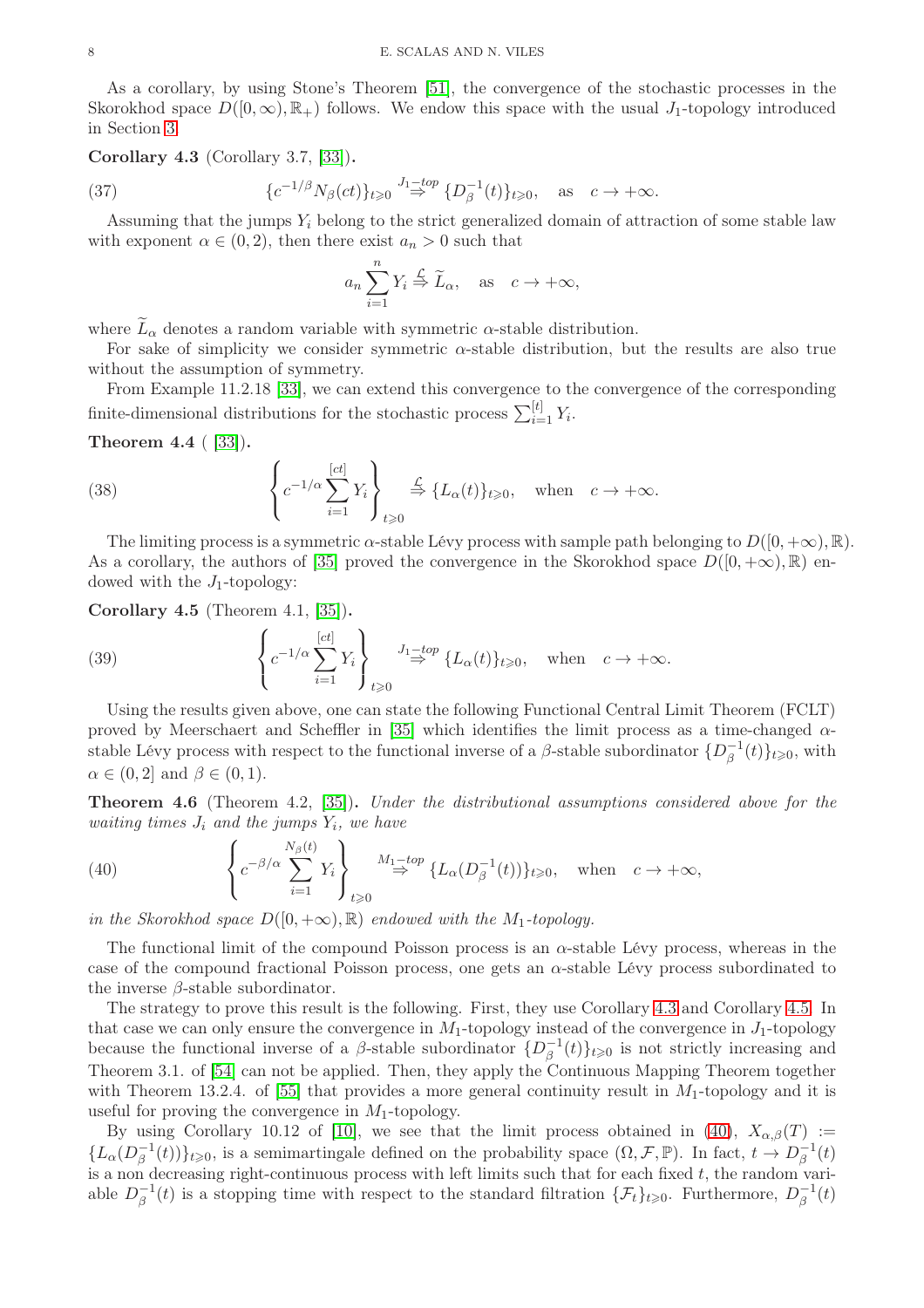is finite P-a.s. for all  $t \geqslant 0$  and that  $D_{\beta}^{-1}$  $\overline{\beta}^{-1}(t) \to \infty$  as  $t \to \infty$ . Then, the process  $\{D_{\beta}^{-1}(t)\}$  $_{\beta}^{-1}(t)\}_{t\geqslant 0}$  defines a finite  $\mathcal{F}_t$ -time change. Then, it means that  $X_{\alpha,\beta}$  is a time-changed Lévy process  $\{L_\alpha(t)\}_{t\geqslant0}$  with respect to the functional inverse of a  $\beta$ -stable subordinator,  $\{D_{\beta}^{-1}$  $_{\beta}^{-1}(t)\}_{t\geqslant0}$ .

**Lemma 4.7** (Corollary 10.12, [\[10\]](#page-19-17)). Suppose that  $T_t$  is a finite time-change with respect to the standard filtration  $\{\mathcal{F}_t\}_{t\geqslant 0}$ . Then, if X is a semimartingale with respect to  $\{\mathcal{F}_t\}_{t\geqslant 0}$ , then  $X \circ T$  is a semimartingale with respect to the filtration  $\{\mathcal{G}_t\}_{t\geqslant0}$  where  $\mathcal{G}_t := \mathcal{F}_{T_t}$ .

Taking into account that  $X_{\alpha,\beta}(t)$  is a semimartingale, it makes sense to consider a stochastic integral driven by that process. The interested reader can also consult [\[17\]](#page-19-18).

<span id="page-9-0"></span>4.2. Main theorem (case  $\alpha \in (1, 2]$ ). Our strategy to prove the convergence of the following sequence of stochastic integrals as a process in the Skorokhod space endowed with the  $M_1$ -topology and for the case of finite mean, that is  $\alpha \in (1,2]$ , can be stated as follows:

- (I) We first check the  $M_1$ -compactness condition for the integral process  $\{I_n(t)\}_{t\geq0}$  defined in [\(41\)](#page-9-1). This result will be established in Lemma [4.8.](#page-9-2)
- (II) Then, we prove the convergence in law for the family of processes  $\{I_n(t)\}_{t\geq0}$  when  $n \to +\infty$ . Indeed, we show that  $\{X^{(n)}(t)\}_{t\geqslant 0}$  defined in [\(50\)](#page-11-0) is uniformly tight or a good sequence (see Definition [4.9](#page-10-0) and Lemma [4.11\)](#page-11-1) and, then, we can apply a combination of Theorems 7.2. and 7.4 by Kurtz and Protter given in [\[21\]](#page-19-19) (see Proposition [4.12\)](#page-13-0). Finally, applying the Continuous Mapping Theorem and taking the composition function as a continuous mapping, we obtain the desired convergence in law.
- (III) Taking into account the results proved in the previous steps, we apply Theorem [3.6](#page-6-1) of Section [3](#page-3-2) that provides a useful characterization for the  $M_1$ -convergence. Eventually, we obtain the main result of the paper stated as Theorem [4.15.](#page-14-0)

As stated in (I), in the following lemma, we can see that the second hypothesis of Theorem [3.6](#page-6-1) is fulfilled.

<span id="page-9-2"></span>**Lemma 4.8.** Let  $f \in \mathcal{C}_b(\mathbb{R})$  be a continuous bounded function on  $\mathbb{R}$ . Let  $\{Y_i\}_{i\in\mathbb{N}}$  be i.i.d. symmetric random variables. Assume that Y<sub>1</sub> belongs to the domain of attraction (DOA) of an  $\alpha$ -stable random variable  $S_\alpha$ , with  $\alpha \in (0,2]$ . Let  $\{J_i\}_{i\in\mathbb{N}}$  be i.i.d. and positive such that  $J_1$  belongs to the strict DOA of some stable random variables with index  $\beta \in (0,1)$  and  $T_n = \sum_{i=1}^n J_i$ . Consider

(41) 
$$
I_n(t) := \sum_{k=1}^{N_\beta(nt)} f\left(\frac{T_k}{n}\right) \frac{Y_k}{n^{\beta/\alpha}}.
$$

If

(42) 
$$
\lim_{\delta \to 0} \limsup_{n \to +\infty} w(X_n, \delta) = 0,
$$

where

<span id="page-9-1"></span>
$$
X_n(t) := \sum_{k=1}^{N_\beta(nt)} \frac{Y_k}{n^{\beta/\alpha}} = \sum_{k \geqslant 1} \frac{Y_k}{n^{\beta/\alpha}} \mathbf{1}_{\{\tau_k \leqslant t\}},
$$

with  $\tau_k = \inf\{t : N_\beta(nt) \geq k\}$ . Then,

(43) 
$$
\lim_{\delta \to 0} \limsup_{n \to +\infty} w(I_n, \delta) = 0.
$$

*Proof.* We can rewrite  $I_n(t)$  as follows

$$
I_n(t) = \sum_{k \geq 1} f\left(\frac{T_k}{n}\right) \frac{Y_k}{n^{\beta/\alpha}} \mathbf{1}_{\{\tau_k \leq t\}},
$$

with  $\tau_k = \inf\{t : N_\beta(nt) \geq k\} = \inf\{t : \frac{T_k}{n} \leq t\}.$ We want to compute  $w(I_n, \delta)$ . Recall that, by definition (see [\(27\)](#page-6-2) and [\(45\)](#page-10-1)),

(44) 
$$
w(I_n, \delta) = \sup_{t \in S} w(I_n, t, \delta),
$$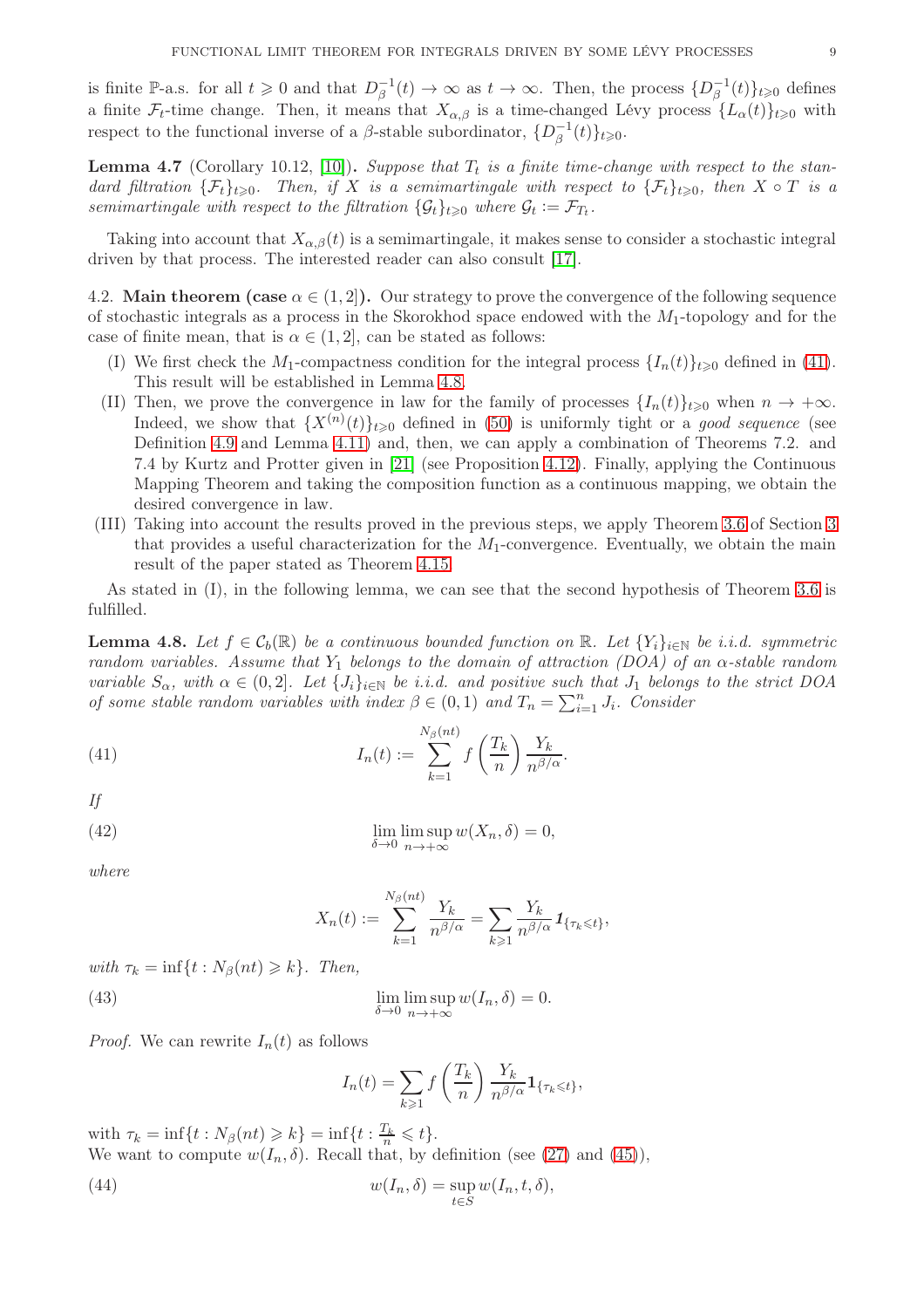with  $S \subset [0, +\infty)$  and

<span id="page-10-1"></span>(45) 
$$
w(I_n, t, \delta) := \sup_{0 \vee (t-\delta) \leq t_1 < t_2 < t_3 \leq (t+\delta) \wedge T} \{ ||I_n(t_2) - [I_n(t_1), I_n(t_3)]|| \},
$$

where  $\|\cdot\|$  denotes the norm defined in [\(19\)](#page-4-0). In other words,  $\|I_n(t_2) - [I_n(t_1), I_n(t_3)]\|$  denotes the distance from  $I_n(t_2)$  to the segment  $[I_n(t_1), I_n(t_3)]$ ; this is given by

$$
||I_n(t_2) - [I_n(t_1), I_n(t_3)]|| = \begin{cases} 0 & \text{if } I_n(t_2) \in [I_n(t_1), I_n(t_3)], \\ |I_n(t_1) - I_n(t_2)| \wedge |I_n(t_3) - I_n(t_2)| & \text{if } I_n(t_2) \notin [I_n(t_1), I_n(t_3)]. \end{cases}
$$

Now, taking into account that the function f is bounded and for  $i < j$ ,

$$
|I_n(t_j) - I_n(t_i)| = \left| \sum_{k \ge 1} f\left(\frac{T_k}{n}\right) \frac{Y_k}{n^{\beta/\alpha}} \mathbf{1}_{\{t_i < \tau_k \le t_j\}} \right|
$$
  

$$
\le C_f \left| \sum_{k \ge 1} \frac{Y_k}{n^{\beta/\alpha}} \mathbf{1}_{\{t_i < \tau_k \le t_j\}} \right|
$$
  

$$
= C_f \left| X_n(t_i) - X_n(t_j) \right|,
$$

where  $C_f > 0$  is a positive constant depending on the bounds of the function f (remember that the sum has a finite number of terms).

For 
$$
0 \vee (t - \delta) \leq t_1 < t_2 < t_3 \leq (t + \delta) \wedge T
$$
, we have that

$$
0 \leq \|I_n(t_2) - [I_n(t_1), I_n(t_3)]\| \leq C_f \|X_n(t_2) - [X_n(t_1), X_n(t_3)]\|.
$$

This means that

(46) 
$$
0 \leqslant w(I_n, \delta) \leqslant C_f w(X_n, \delta),
$$

and taking the limits on both sides

(47) 
$$
0 \leq \lim_{\delta \to 0} \limsup_{n \to +\infty} w(I_n, \delta) \leq C_f \lim_{\delta \to 0} \limsup_{n \to +\infty} w(X_n, \delta) = 0.
$$

Thus, it follows that

$$
\lim_{\delta \to 0} \limsup_{n \to +\infty} w(I_n, \delta) = 0.
$$

Now, to see the convergence in the  $M_1$ -topology it only remains to prove the following convergence of the finite-dimensional distributions:

$$
\sum_{k=1}^{N_{\beta}(nt)} f\left(\frac{T_k}{n}\right) \frac{Y_k}{n^{\beta/\alpha}} \stackrel{\mathcal{L}}{\Rightarrow} \int_0^t f(s) dL_{\alpha}(D_{\beta}^{-1}(s)), \qquad n \to +\infty.
$$

A fundamental question is to know under what conditions the convergence in law of  $(H^n, X^n)$  to  $(H, X)$  implies that X is a semimartingale and that  $\int_0^t H^n(s-)dX_s^n$  converges in law to  $\int_0^t H(s-)dX_s$ . In this framework, we introduce the concept of good sequence.

<span id="page-10-0"></span>**Definition 4.9** (p.2, [\[20\]](#page-19-20)). Let  $(X^n)_{n\in\mathbb{N}}$  be an  $\mathbb{R}^k$ -valued process defined on probability space  $(\Omega^n, \mathcal{F}^n, \mathbb{P}^n)$ such that it is  $\mathcal{F}_t^n$ -semimartingale. Let the sequence  $(X^n)_{n\in\mathbb{N}}$  converge in distribution in the Skorokhod topology to a process X. The sequence  $(X^n)_{n\in\mathbb{N}}$  is said to be good if for any sequence  $(H^n)_{n\in\mathbb{N}}$  of  $\mathbb{M}^{km}$ -valued (which denotes the real-valued  $k \times m$  matrices) càdlàg processes,  $H^n$   $\mathcal{F}_t^n$ -adapted, such that  $(H^n, X^n)$  converges in distribution in the Skorokhod topology on  $D_{\mathbb{M}^{km}\times\mathbb{R}^m}([0,\infty))$  to a process  $(H, X)$ , there exists a filtration  $\mathcal{F}_t$  such that H is  $\mathcal{F}_t$ -adapted, X is an  $\mathcal{F}_t$ -semimartingale, and

$$
\int_0^t H^n(s-)dX_s^n \stackrel{\mathcal{L}}{\Rightarrow} \int_0^t H(s-)dX_s,
$$

when  $n \to \infty$ .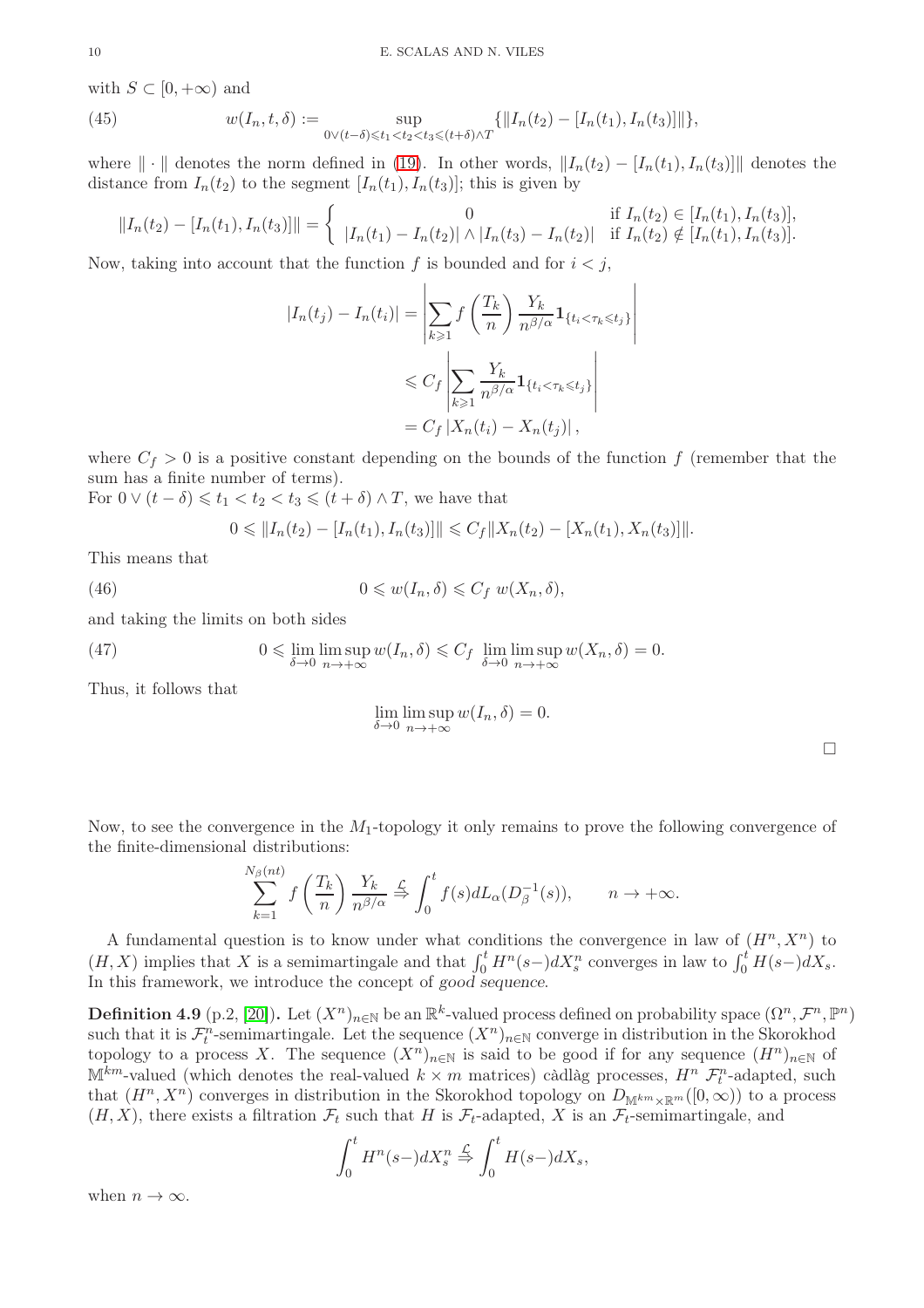Jakubowski, Mémin and Pagès [\[14\]](#page-19-21) give a sufficient condition for a sequence  $(X^n)_{n\in\mathbb{N}}$  to be good called uniform tightness (UT). This condition uses the characterization of a semimartingale as a good integrator (see Protter [\[39\]](#page-20-16)), and it holds uniformly in  $n$ . In [\[14\]](#page-19-21) and [\[20\]](#page-19-20), the following lemma was proved.

<span id="page-11-2"></span>**Lemma 4.10.** If  $(X^n)_{n\in\mathbb{N}}$  is a sequence of local martingales and the following condition

<span id="page-11-3"></span>(48) 
$$
\sup_{n} \mathbb{E}^{n} \left[ \sup_{s \leq t} |\Delta X^{n}(s)| \right] < +\infty
$$

holds for each  $t < +\infty$ , where

(49) 
$$
\Delta X^{n}(s) := X^{n}(s) - X^{n}(s-)
$$

denotes the jump of  $X^n$  in s, then the sequence is uniformly tight.

In the following lemma we show that the sequence  $(X^{(n)})_{n\in\mathbb{N}}$  defined in [\(50\)](#page-11-0) is uniformly tight. In this case, we have to restrict on  $\alpha \in (1,2]$  if we want to prove the UT property in terms of the definition given before because in this case  $Y_i$  has finite moments. In the next section, we will see how to avoid this problem and we will extend the corresponding functional theorem to  $\alpha \in (0, 2]$ .

<span id="page-11-1"></span>**Lemma 4.11.** Assume that  $(Y_i)_{i\in\mathbb{N}}$  be i.i.d. symmetric  $\alpha$ -stable random variables, with  $\alpha \in (1,2]$ . Let

(50) 
$$
X^{(n)}(t) := \sum_{i=1}^{\lfloor n^{\beta} t \rfloor} \frac{Y_i}{n^{\beta/\alpha}}
$$

be defined on the probability space  $(\Omega^n, \mathcal{F}^n, \mathbb{P}^n)$ . Then  $X^{(n)}(t)$  is a  $\mathcal{F}_t^n$ -martingale (with respect the natural filtration of  $X^{(n)}$ ) and

<span id="page-11-0"></span>
$$
\sup_n\mathbb{E}^n\left[\sup_{s\leqslant t}|\Delta X^{(n)}(s)|\right]<+\infty,
$$

for each  $t < +\infty$ , where, as before  $\Delta X^{(n)}(s) := X^{(n)}(s) - X^{(n)}(s-)$ . Moreover, the elements of the sequence are  $\mathcal{F}_t^n$ -semimartingales and the limit is also a semimartingale. Therefore, the sequence [\(50\)](#page-11-0) is uniformly tight as a consequence of Lemma [4.10](#page-11-2) and it is good.

Proof. This proof is inspired by the proof of Theorem 2 in [\[5\]](#page-19-22).

Let  $\mathcal{F}_t^n = \sigma\{X^{(n)}(s), s \in [0,t]\},$  the natural filtration of  $X^{(n)}$ . We will check that  $X^{(n)} :=$  $\{X^{(n)}(t)\}_{n\in\mathbb{N}}$  is an  $\mathcal{F}_t^n$ -martingale.

Observe that  $X^{(n)}(t) \in L^1$  for all  $t \geq 0$ ,

$$
\mathbb{E}^n\left|X^{(n)}(t)\right| = \mathbb{E}^n\left|\sum_{i=1}^{\lfloor n^{\beta} t\rfloor} \frac{Y_i}{n^{\beta/\alpha}}\right| \leqslant \sum_{i=1}^{\lfloor n^{\beta} t\rfloor} \mathbb{E}^n\left|\frac{Y_i}{n^{\beta/\alpha}}\right| = \frac{\lfloor n^{\beta} t\rfloor}{n^{\beta}} \mathbb{E}^n\left|\frac{Y_1}{n^{1/\alpha}}\right| < +\infty,
$$

The process  $X^{(n)}$  is  $\mathcal{F}_t^n$ -adapted. It follows that

$$
\mathbb{E}^{n}[X^{(n)}(t)|\mathcal{F}_{s}^{n}] = \mathbb{E}^{n}[X^{(n)}(t) - X^{(n)}(s)|\mathcal{F}_{s}^{n}] + \mathbb{E}^{n}[X^{(n)}(s)|\mathcal{F}_{s}^{n}]
$$
  
\n
$$
= \mathbb{E}^{n} \left[ \sum_{i=\lfloor n^{\beta} s \rfloor + 1}^{\lfloor n^{\beta} t \rfloor} \frac{Y_{i}}{n^{\beta/\alpha}} | \mathcal{F}_{s}^{n} \right] + X^{(n)}(s)
$$
  
\n
$$
= ( \lfloor n^{\beta} t \rfloor - \lfloor n^{\beta} s \rfloor ) \mathbb{E}^{n} \left[ \frac{Y_{1}}{n^{\beta/\alpha}} \right] + X^{(n)}(s)
$$
  
\n
$$
= ( \lfloor t \rfloor - \lfloor s \rfloor ) \mathbb{E}^{n} \left[ \frac{Y_{1}}{n^{1/\alpha}} \right] + X^{(n)}(s) = X^{(n)}(s),
$$

because  $\mathbb{E}^n\left[\frac{Y_1}{n^{1/\alpha}}\right]=0$ . Moreover, the process  $X^{(n)}(t)$  is a pure jump process, therefore it is a semimartingale and the limit for  $n \to \infty$  of the sequence is an  $\alpha$ -stable Lévy process which is also a semimartingale. We shall return on this point in Proposition [4.12.](#page-13-0)

Now, we want to verify the following condition

$$
\sup_n \mathbb{E}^n[\sup_{s \le t} |\Delta X^{(n)}(s)|] < \infty
$$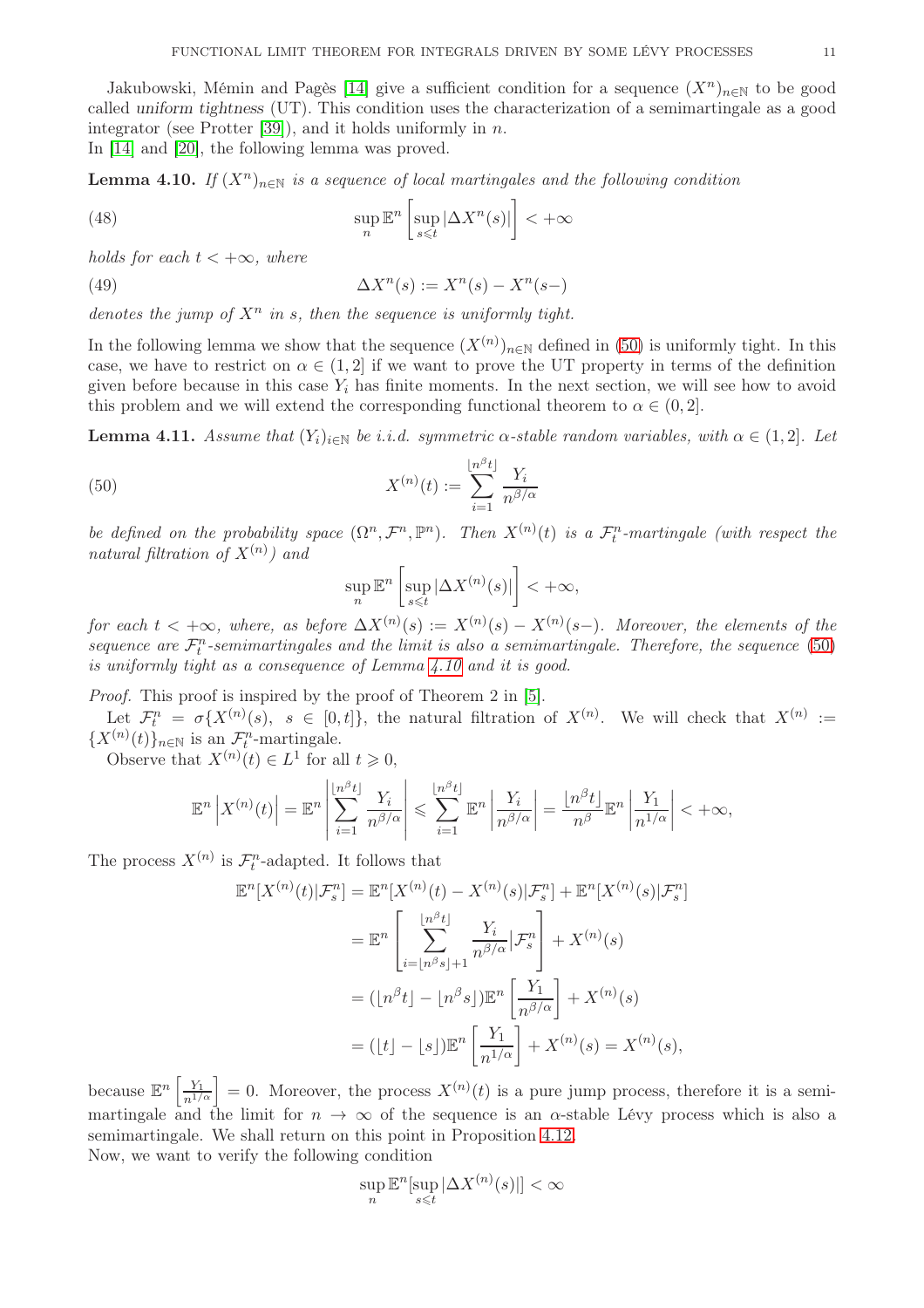for each  $t < \infty$ .

Fix  $t < \infty$ . Observe that  $X^{(n)}(s)$  is a càdlàg step process with jumps of size  $\left|\frac{Y_i}{n^{\beta/\alpha}}\right|$  at times  $i/n^{\beta}$ ,  $i \in \mathbb{N}$ . Moreover, since  $X^{(n)}(t)$  has finitely many jumps by time t, the supremum up to time t can be replaced by a maximum up to  $\lfloor n^{\beta}t \rfloor$ . So for each t we need to find a uniform bound in n for  $\mathbb{E}^n \left[ \left. \max_{1 \leqslant i \leqslant \lfloor n^\beta t \rfloor} \right| \frac{Y_i}{n^{\beta/2}} \right]$  $\frac{Y_i}{n^{\beta/\alpha}}$ i .

We will symmetrize the sum  $S(nt) := \sum_{i=1}^{\lfloor n^{\beta} t \rfloor} Y_i$ . For this reason, let  $(\epsilon_i)_{i\in\mathbb{N}}$  be a sequence of i.i.d. Rademacher random variables, independent of  $(Y_i)_{i\in\mathbb{N}}$ . The Rademacher random variables are independent uniform random variables taking values in the set  $\{-1, 1\}$ . Then  $|Y_i| = |\epsilon_i Y_i|$  and the corresponding products  $\epsilon_i Y_i$  are i.i.d. in the domain of attraction of an  $\alpha$ -stable symmetric distribution.  $\lfloor n^{\beta}$  $t\rfloor$ 

Let  $S(nt) =$  $\sqrt{ }$  $i=1$  $\epsilon_i Y_i$  be the symmetrized sum. By using the fact that  $|Y_i| = |\epsilon_i Y_i|$  and Lévy's

Inequality, we have that

$$
\mathbb{E}^{n}\left[\max_{1\leqslant i\leqslant\lfloor n^{\beta}t\rfloor}\left|\frac{Y_{i}}{n^{\beta/\alpha}}\right|\right] = \int_{0}^{\infty} \mathbb{P}^{n}\left\{\max_{1\leqslant i\leqslant\lfloor n^{\beta}t\rfloor}\left|\frac{Y_{i}}{n^{\beta/\alpha}}\right| > x\right\} dx
$$
\n
$$
= \int_{0}^{\infty} \mathbb{P}^{n}\left\{\max_{1\leqslant i\leqslant\lfloor n^{\beta}t\rfloor}\left|\frac{\epsilon_{i}Y_{i}}{n^{\beta/\alpha}}\right| > x\right\} dx
$$
\n
$$
\leqslant \int_{0}^{\infty} 2\mathbb{P}^{n}\left\{\left|\sum_{i=1}^{\lfloor n^{\beta}t\rfloor}\frac{\epsilon_{i}Y_{i}}{n^{\beta/\alpha}}\right| > x\right\} dx
$$
\n(51)\n
$$
= 2\mathbb{E}^{n}\left|\frac{\widetilde{S}(n^{\beta}t)}{n^{\beta/\alpha}}\right|.
$$

<span id="page-12-3"></span>For each  $n$ , we have

(52) 
$$
\mathbb{E}^{n} \left| \frac{\widetilde{S}(n^{\beta} t)}{n^{\beta/\alpha}} \right| \leqslant \sum_{i=1}^{\lfloor n^{\beta} t \rfloor} \mathbb{E}^{n} \left| \frac{\epsilon_{i} Y_{i}}{n^{\beta/\alpha}} \right| = \lfloor n^{\beta} t \rfloor \mathbb{E}^{n} \left| \frac{Y_{1}}{n^{\beta/\alpha}} \right| < \infty.
$$

Thus, the expectation is bounded if  $n$  is small. It remains to show that the expectation is bounded in the case of large n. Notice that

<span id="page-12-2"></span><span id="page-12-1"></span><span id="page-12-0"></span>
$$
\mathbb{E}^n \bigg| \frac{\widetilde{S}(n^{\beta} t)}{n^{\beta/\alpha}} \bigg| = \bigg( \frac{\lfloor n^{\beta} t \rfloor}{n^{\beta}} \bigg)^{1/\alpha} \mathbb{E}^n \bigg| \frac{\widetilde{S}(n^{\beta} t)}{\lfloor n^{\beta/\alpha} t \rfloor} \bigg|.
$$

Taking into account that  $\epsilon_i Y_i$  are in the domain of attraction of some  $\alpha$ -stable law for  $\alpha \in (1, 2]$ , then the following first moments converge:

(53) 
$$
\mathbb{E}^n \left| \frac{\widetilde{S}(n^{\beta} t)}{\lfloor n^{\beta/\alpha} t \rfloor} \right| \to \mathbb{E}|S_{\alpha}| \text{ as } n \to \infty.
$$

Then applying Equation [\(53\)](#page-12-0), there exists some  $n_0 \in \mathbb{N}$  such that for all  $n > n_0$ ,

(54) 
$$
\mathbb{E}^n \left| \frac{\widetilde{S}(n^{\beta} t)}{n^{\beta/\alpha}} \right| \leqslant ct^{1/\alpha} (\mathbb{E}|S_{\alpha}| + 1) < \infty,
$$

for  $c > 1$ , where  $S_{\alpha}$  has a finite first moment since  $\alpha \in (1, 2]$ . So this means that the desired condition holds. In fact, as a consequence of the supremum definition, we can write the following equality

$$
\sup_n \mathbb{E}^n \bigg\{ \sup_{s \leq t} |\Delta X^{(n)}(s)| \bigg\} = \max \bigg( \max_{1 \leq n \leq n_0} \mathbb{E}^n \bigg\{ \sup_{s \leq t} |\Delta X^{(n)}(s)| \bigg\}, \sup_{n > n_0} \mathbb{E}^n \bigg\{ \sup_{s \leq t} |\Delta X^{(n)}(s)| \bigg\} \bigg).
$$

Now, replacing [\(52\)](#page-12-1) and [\(54\)](#page-12-2) into [\(51\)](#page-12-3) we obtain the condition that we want to prove

$$
\sup_n \mathbb{E}^n \bigg\{ \sup_{s \leq t} |\Delta X^{(n)}(s)| \bigg\} \leq \max_{1 \leq n \leq n_0} 2 \lfloor t \rfloor \mathbb{E}^n \bigg| \frac{Y_1}{n^{1/\alpha}} \bigg| + 2ct^{1/\alpha}(\mathbb{E}|S_\alpha| + 1) < \infty.
$$

 $\Box$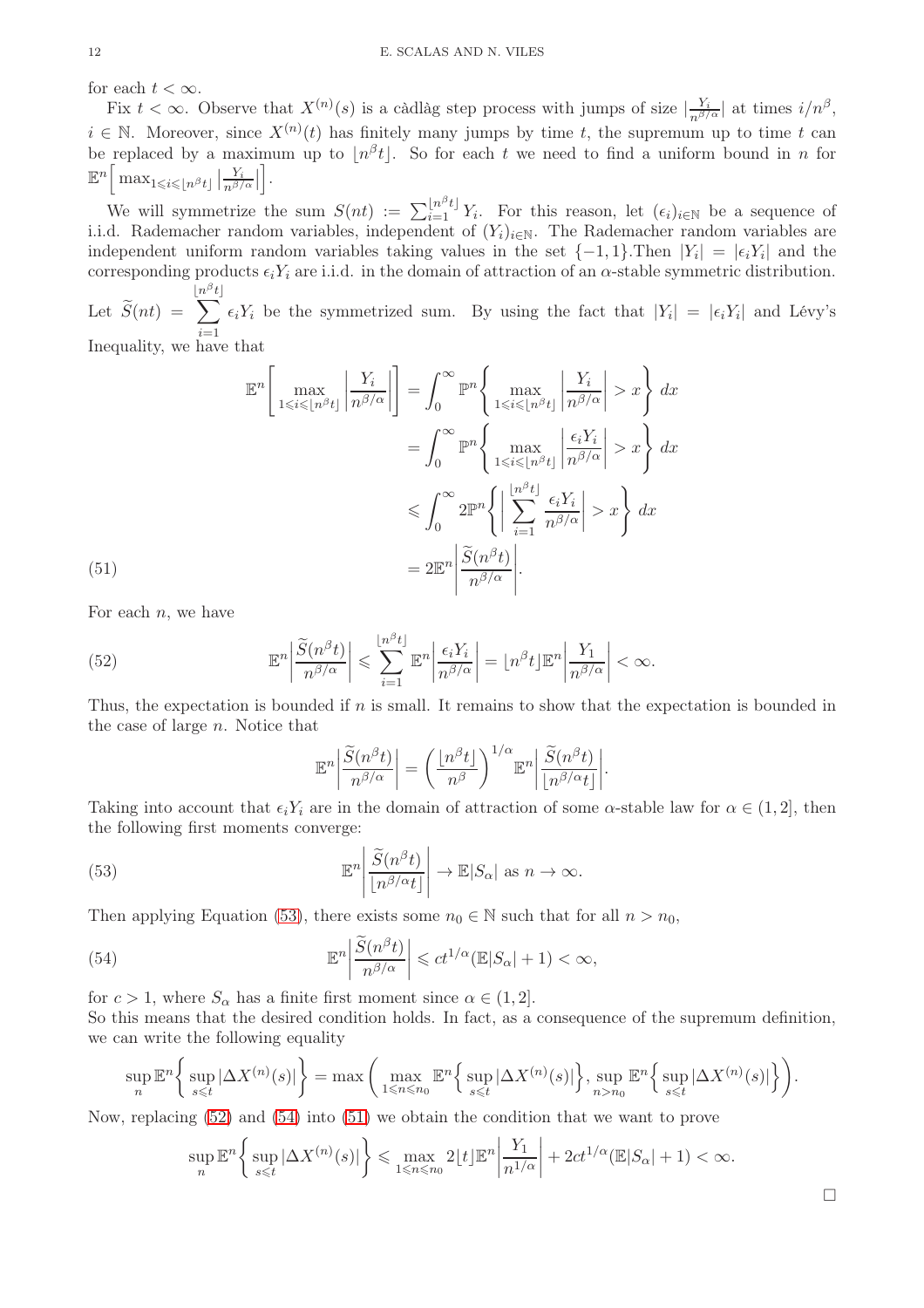Now, we prove the following result on convergence in law for the case  $\alpha \in (1,2]$ .

<span id="page-13-0"></span>**Proposition 4.12.** Let  $f \in C_b(\mathbb{R})$  be a continuous bounded function on  $\mathbb{R}$ . Under the distributional assumptions and the scaling considered above we have that

$$
\left\{\sum_{i=1}^{\lfloor n^{\beta} t \rfloor} f\left(\frac{T_i}{n}\right) \frac{Y_i}{n^{\beta/\alpha}}\right\}_{t \geqslant 0} \xrightarrow{J_1-top} \left\{\int_0^t f(D_\beta(s)) dL_\alpha(s)\right\}_{t \geqslant 0},
$$

when  $n \to +\infty$ .

*Proof.* Taking into account that f is a continuous function and applying the Continuous Mapping Theorem discussed in [\[55\]](#page-20-9) we have that

$$
\left\{f\left(\frac{T_i}{n}\right)\right\}_{t\geqslant 0} \stackrel{J_1-top}{\Rightarrow} \left\{f(D_\beta(t))\right\}_{t\geqslant 0},
$$

when  $n \to +\infty$ .

Applying Lemma [4.11](#page-11-1) we have that  $(X^{(n)})_{n\in\mathbb{N}}$  is uniformly tight (UT). Combining Theorem 7.2 and Theorem 7.4 in [\[21\]](#page-19-19) and taking into account that

$$
\left\{ \left( f\left( \frac{T_i}{n} \right), X^{(n)}(t) \right) \right\}_{t \geq 0} \stackrel{J_1 \to top}{\Rightarrow} \left\{ (f(D_\beta(t)), L_\alpha(t)) \right\}_{t \geq 0},
$$

as  $n \to +\infty$ , we conclude that  $(X^{(n)})_{n \in \mathbb{N}}$  is a good sequence, as discussed in Lemma [4.11.](#page-11-1) As we have seen in Definition [4.9,](#page-10-0) this means that

$$
\left\{ \left( f\left(\frac{T_i}{n}\right), X^{(n)}(t), \sum_{i=1}^{\lfloor n^{\beta} t \rfloor} f\left(\frac{T_i}{n}\right) \frac{Y_i}{n^{\beta/\alpha}} \right) \right\}_{t \geqslant 0} \xrightarrow{j_1 \to top} \left\{ \left( f(D_\beta(t)), L_\alpha(t), \int_0^t f(D_\beta(s)) dL_\alpha(s) \right) \right\}_{t \geqslant 0},
$$
as  $n \to \infty$ .

as  $n \to \infty$ .

In particular, we have that

$$
\left\{\sum_{i=1}^{\lfloor n^{\beta}t \rfloor} f\left(\frac{T_i}{n}\right) \frac{Y_i}{n^{\beta/\alpha}}\right\}_{t \geq 0} \xrightarrow{J_1 \text{top} \atop \beta \to 0} \left\{\int_0^t f(D_{\beta}(s)) dL_{\alpha}(s)\right\}_{t \geq 0},
$$
\n
$$
\Box
$$

Remark 4.13. We have considered the following sum with a deterministic number of summands

$$
\sum_{i=1}^{\lfloor n^{\beta} t \rfloor} \frac{Y_i}{n^{\beta/\alpha}}
$$

because taking into account that  $\frac{\lfloor n^{\beta} \rfloor}{n^{\beta}} \to 1$ , when  $n \to \infty$  we can replace  $n^{\beta}$  by  $\lfloor n^{\beta} \rfloor$ . The reason to use the sum given by  $\sum_{i=1}^{n^{\beta}}$  $\frac{n^{\beta}}{i=1} \frac{Y_i}{n^{\beta/\alpha}}$  comes from the fact that the characteristic function of  $\sum_{i=1}^{n^{\beta}}$  $\frac{n^{\beta}}{i=1} \frac{Y_i}{n^{\beta/\alpha}}$  is

$$
\mathbb{E}\left[e^{ik\left(\sum_{i=1}^{n^\beta}\frac{Y_i}{n^{\beta/\alpha}}\right)}\right] = (e^{-|k|^\alpha/n^\beta})^{n^\beta} = e^{-|k|^\alpha}.
$$

<span id="page-13-1"></span>**Proposition 4.14.** Let  $f \in C_b(\mathbb{R})$  be a continuous bounded function on  $\mathbb{R}$ . Under the distributional assumptions and the scaling considered above, the integral  $\left\{ \sum_{i=1}^{N_{\beta}(nt)} f\left(\frac{T_i}{n}\right)\right\}$  $Y_i$  $t \geqslant 0$  converges in law to

$$
\left\{\int_0^{D_\beta^{-1}(t)} f(D_\beta(s)) dL_\alpha(s)\right\}_{t\geqslant 0} \text{ in the Skorokhod topology as } n \to +\infty, \text{ where}
$$

$$
\int_0^{D_\beta^{-1}(t)} f(D_\beta(s)) dL_\alpha(s) \stackrel{a.s.}{=} \int_0^t f(s) dL_\alpha(D_\beta^{-1}(s)).
$$

Proof. As a consequence of Proposition [4.12](#page-13-0) we know that

$$
\left\{ \left( \sum_{i=1}^{\lfloor n^{\beta} t \rfloor} f\left(\frac{T_i}{n}\right) \frac{Y_i}{n^{\beta/\alpha}}, N_{\beta}^{(n)}(t) \right) \right\}_{t \geq 0} \stackrel{J_1-top \phi}{\Rightarrow} \left\{ \left( \int_0^t f(D_{\beta}(s)) dL_{\alpha}(s), D_{\beta}^{-1}(t) \right) \right\}_{t \geq 0},
$$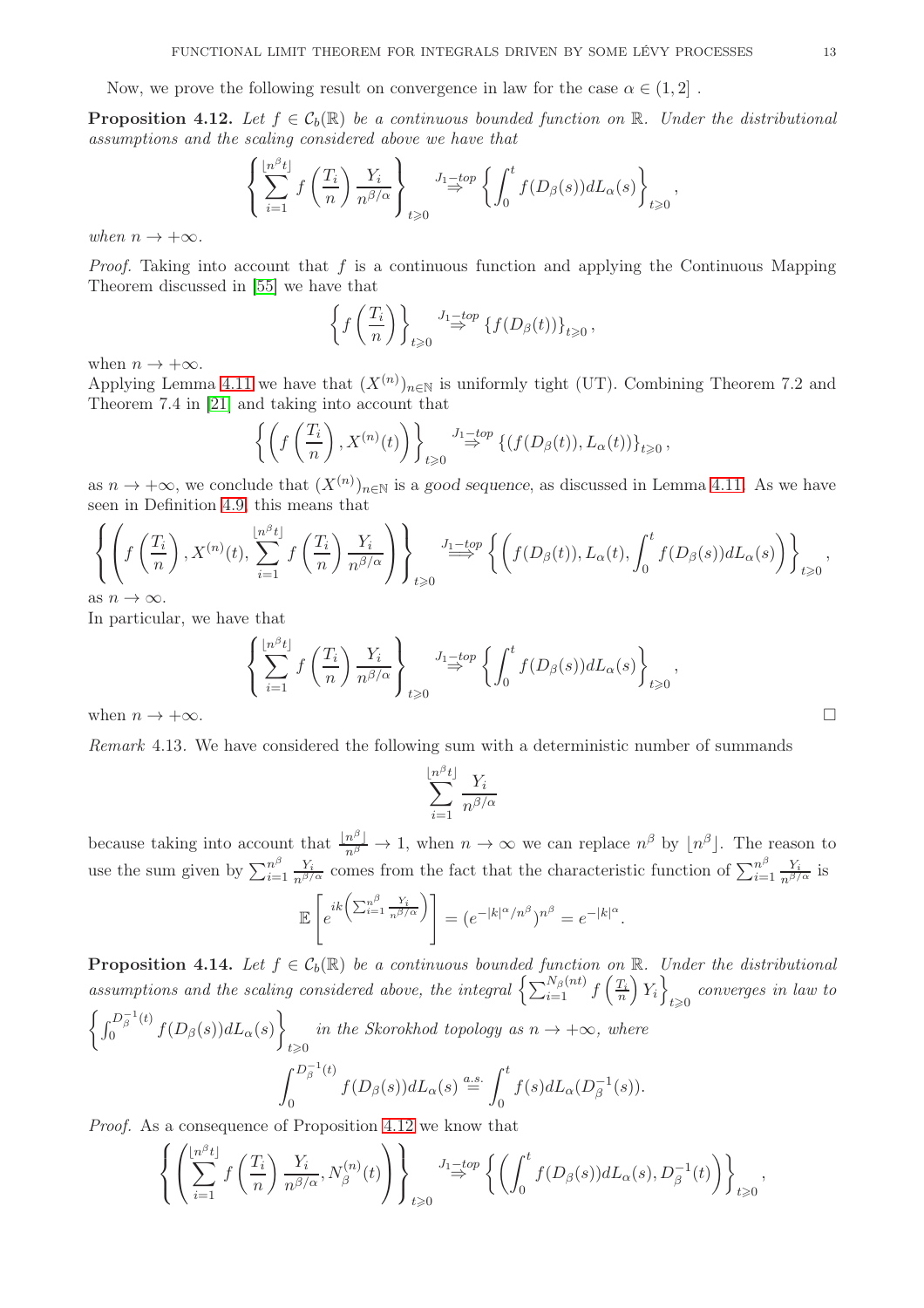in the Skorokhod space  $D([0,\infty),\mathbb{R})$  when  $n \to +\infty$ . Given  $x \in D([0,\infty),\mathbb{R})$ , and  $y \in D([0,\infty),\mathbb{R}_+)$  we consider the following map

 $\Phi_1: D([0,\infty), \mathbb{R}) \times D([0,\infty), \mathbb{R}_+) \to D([0,\infty), \mathbb{R})$ 

$$
(x,y) \rightarrow x \cup (y,\infty), \text{ as } y \rightarrow x \cup (y,\infty), \text{ as } y
$$

which is continuous by Theorem 13.2.4 of [\[55\]](#page-20-9). Now, by applying the Continuous Mapping Theorem proved in [\[55\]](#page-20-9) to the previous terms  $\sum_{i=1}^{\lfloor n^{\beta}t \rfloor} f\left(\frac{T_i}{n}\right)$  $\left(\frac{Y_i}{n^{\beta/\alpha}}\right)$  and  $D_\beta^{-1}$  $_{\beta}^{-1}(t)$ , we obtain the desired convergence in law, that is,

$$
\left\{\sum_{i=1}^{N_{\beta}(nt)} f\left(\frac{T_i}{n}\right) Y_i\right\}_{t\geqslant 0} \xrightarrow{J_1-top} \left\{\int_0^{D_{\beta}^{-1}(t)} f(D_{\beta}(s)) dL_{\alpha}(s)\right\}_{t\geqslant 0}.
$$

Finally, following Theorem 3.1. in [\[17\]](#page-19-18), we have the following equality with probability one:

$$
\int_0^{D_\beta^{-1}(t)} f(D_\beta(s)) dL_\alpha(s) \stackrel{a.s.}{=} \int_0^t f(s) dL_\alpha(D_\beta^{-1}(s)).
$$

<span id="page-14-0"></span>**Theorem 4.15.** Let  $f \in \mathcal{C}_b(\mathbb{R})$  be a continuous bounded function on  $\mathbb{R}$ . Under the distributional assumptions and the scaling considered above, it follows that

$$
\left\{\sum_{i=1}^{N_{\beta}(nt)} f\left(\frac{T_i}{n}\right) \frac{Y_i}{n^{\beta/\alpha}}\right\}_{t \geqslant 0} \stackrel{M_1-top}{\Rightarrow} \left\{\int_0^t f(s) dL_{\alpha}(D_{\beta}^{-1}(s))\right\}_{t \geqslant 0},
$$

when  $n \to +\infty$ , in the Skorokhod space  $D([0, +\infty), \mathbb{R})$  endowed with the M<sub>1</sub>-topology.

Proof. To prove this result we only need to check that the hypothesis of Theorem [3.6](#page-6-1) are fullfilled. By applying Lemma [4.8](#page-9-2) the first hypothesis is satisfied. Then, using Proposition [4.14](#page-13-1) we obtain the convergence in the  $J_1$ -topology and in particular, we get the second one. Thus, the convergence of

$$
\left\{\sum_{i=1}^{N_{\beta}(nt)} f\left(\frac{T_i}{n}\right) \frac{Y_i}{n^{\beta/\alpha}}\right\}_{t\geqslant 0} \stackrel{M_1-top}{\Rightarrow} \left\{\int_0^t f(s) dL_{\alpha}(D_{\beta}^{-1}(s))\right\}_{t\geqslant 0},
$$

in the Skorohod space endowed with the  $M_1$ -topology is proved.

4.3. Generalization of the main theorem (case  $\alpha \in (0,2]$ ). In this subsection we will extend the Functional Central Limit Theorem (FCLT) proved above to the case where  $(Y_i)_{i\in\mathbb{N}}$  is a sequence of random variables in the domain of attraction of an  $\alpha$ -stable process with index  $\alpha \in (0, 2]$ . In particular, we are interested in the weak convergence in the Skorokhod  $M_1$ -topology of

(55) 
$$
\left\{\sum_{i=1}^{N_{\beta}(nt)} f\left(\frac{T_i}{n}\right) \frac{Y_i}{n^{\beta/\alpha}}\right\}_{t \geq 0} \xrightarrow{M_1-top} \left\{\int_0^t f(s) dL_{\alpha}(D_{\beta}^{-1}(s))\right\}_{t \geq 0}, n \to \infty.
$$

The methodology used in the previous subsection to prove the FCLT for the case with index  $\alpha \in (1, 2]$ was based on the condition [\(48\)](#page-11-3) of Lemma [4.10.](#page-11-2) This condition is not useful for the case of jumps with  $\alpha$ -stable distribution with index  $\alpha \in (0,1]$  because they have infinite moments.

To solve this problem, we will use another definition of uniformly tightness and a criterion given by Kurtz and Protter in [\[19\]](#page-19-23) which will be more convenient to use this result for our case.

**Definition 4.16.** A sequence of  $\mathcal{F}_t^n$ -semimartingales  $(X^n)_{n\in\mathbb{N}}$  is uniformly tight if for each  $t > 0$ , the set  $\{ \int_0^t H^n(s-) dX_s^n, H^n \in \mathbf{S}^n, |H^n| \leqslant 1, n \geqslant 1 \}$  is stochastically bounded, uniformly in n, where  $(H^n)_{n\in\mathbb{N}}$  denotes a sequence of  $\mathbb{M}^{km}$ -valued càdlàg processes and  $\mathcal{F}_t^n$ -adapted and  $\mathbf{S}^n$  denotes the class of simple predictable processes with the respect to the sequence of filtered probability spaces.

This definition gives a theoretically criterion but it is not easy to verify in practice. In [\[19\]](#page-19-23) we find the following standard procedure in the theory of stochastic integration which is also a Skorokhod continuous procedure and consists on shrinking the large jumps to be no larger than a specified  $\delta > 0$ .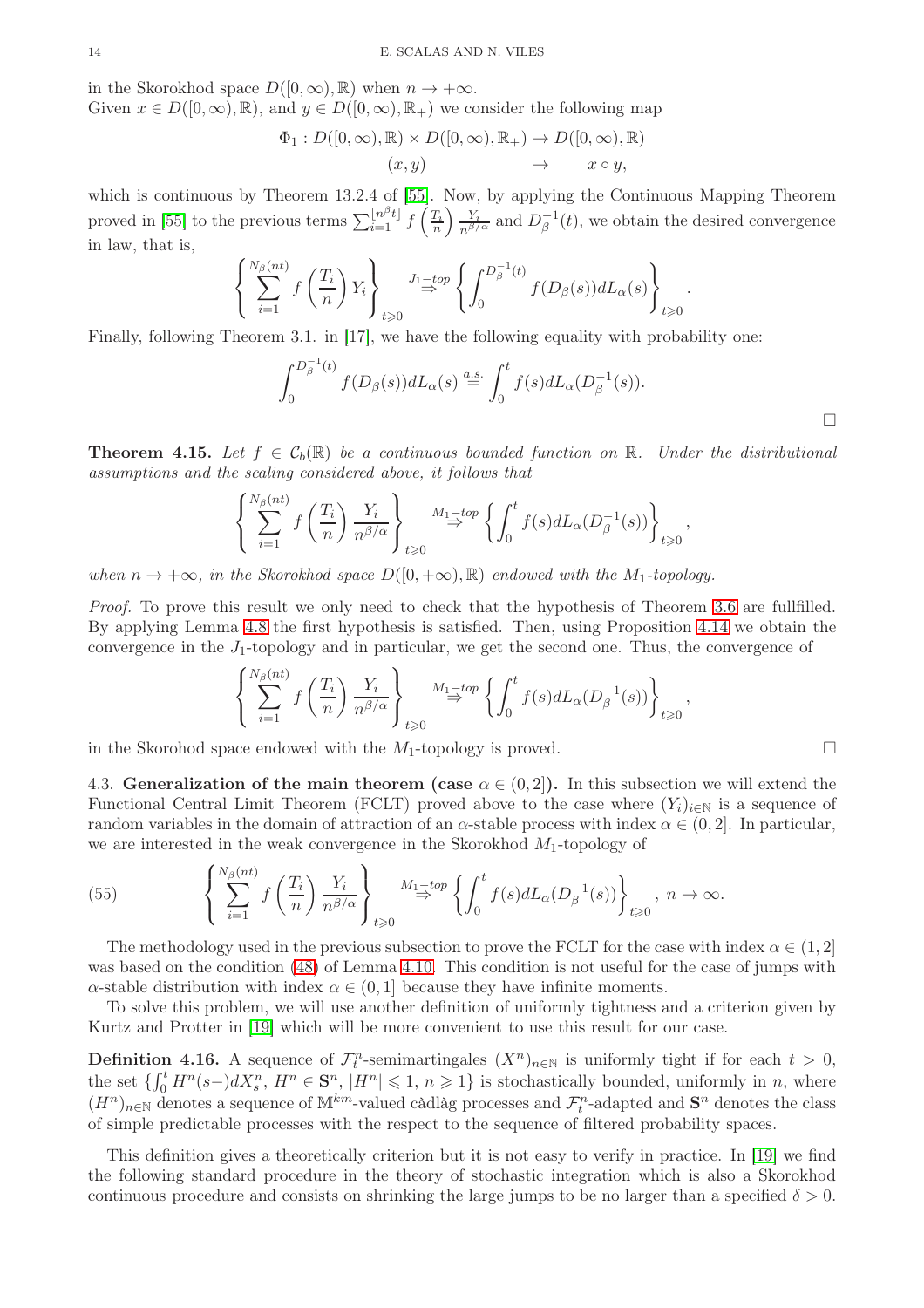We define  $h_{\delta} : \mathbb{R}_+ \to \mathbb{R}_+$  by  $h_{\delta}(r) := (1 - \delta/r)^+$ , and  $K_{\delta} : D(\mathbb{R}^d) \to D(\mathbb{R}^d)$  by

$$
K_{\delta}(x)t := \sum_{0 < s \leq t} h_{\delta}(|\Delta x_{s}|)\Delta x_{s}.
$$

For a semimartingale  $X$ , set  $X^{\delta} := X - K_{\delta}(X)$ , and for a sequence  $X^{(n)}$ :  $X^{(n),\delta} := X^{(n)} - K_{\delta}(X^{(n)})$ . Then the semimartingale  $X^{\delta}$  has all of its jumps bounded by  $\delta$ . It is well-known that a semimartingale with bounded jumps has many good properties.

Considering the sequence of semimartingales  $X^{(n),\delta}$  and  $\delta > 0$ , for each n,  $X^{(n),\delta}$  has a decomposition

(56) 
$$
X^{(n),\delta} = M^{n,\delta} + A^{n,\delta},
$$

where  $M^{n,\delta}$  is a local martingale and  $A^{n,\delta}$  has paths of finite variation on compacts, and  $M^{n,\delta}$  and  $A^{n,\delta}$  both have bounded jumps.

The quadratic variation  $[M^{n,\delta}, M^{n,\delta}]$  and  $A^{n,\delta}$  are locally bounded and the total variation process of  $A^{n,\delta}$ , denoted by  $TV(A^{n,\delta})$  is also locally bounded. That is there exist stopping times  $\{\tau_n^k\}_{k\in\mathbb{N}}$ increasing to infinity a.s. in k such that  $[M^{n,\delta}, M^{n,\delta}]$  and  $TV(A^{n,\delta})$  are bounded a.s.

The following result by Kurtz and Protter is similar to that proven by A. Jakubowski, J. Mémin and G. Pagès in [\[14\]](#page-19-21) but the method of the proof is entirely different. In our case it is more convenient to use this result.

<span id="page-15-0"></span>**Theorem 4.17** (Theorem 2.2, [\[19\]](#page-19-23)). For each n, let  $(H^n, X^n)$  be an  $\mathcal{F}_t^n$ -adapted process with sample paths in  $D_{\mathbb{M}^{km}\times\mathbb{R}^m}([0,\infty))$  and let  $X^n$  be an  $\mathcal{F}_t^n$ -semimartingale. Fix  $\delta > 0$  and define  $X^{n,\delta} = X^n K_{\delta}(X^n)$ . (Note that  $X^{n,\delta}$  will also be a semimartingale.) Let  $X^{n,\delta} = M^{n,\delta} + A^{n,\delta}$  be a decomposition of  $X^{n,\delta}$  into an  $\mathcal{F}_t^n$ -local martingale and a process with finite variation. Suppose

(C1) for each  $\theta > 0$ , there exist stopping times  $\tau_n^{\theta}$  such that  $\mathbb{P}(\tau_n^{\theta} \leq \theta) \leq \frac{1}{\theta}$  $\frac{1}{\theta}$  and furthermore

(57) 
$$
\sup_{n} \mathbb{E}\left[\left[M^{n,\delta}, M^{n,\delta}\right]_{t \wedge \tau_n^{\theta}} + TV(A^{n,\delta}, t \wedge \tau_n^{\theta})\right] < +\infty.
$$

If  $(H^n, X^n) \Rightarrow (H, X)$  in the Skorokhod topology on  $D_{\mathbb{M}^{km}\times\mathbb{R}^m}([0,\infty))$ , then X is a semimartingale with respect to a filtration to which H and X are adapted and

$$
\left(H^n, X^n, \int H^n dX^n\right) \Rightarrow \left(H, X, \int H dX\right),
$$

in the Skorokhod topology on  $D_{\mathbb{M}^{km}\times\mathbb{R}^m\times\mathbb{R}^k}([0,\infty)).$ 

In the next lemma, we will verify the condition (C1) of Theorem [4.17](#page-15-0) for the stochastic process given by

$$
X^{(n)}(t) := \sum_{i=1}^{\lfloor n^{\beta} t \rfloor} \frac{Y_i}{n^{\beta/\alpha}},
$$

where  $(Y_i)_{i\in\mathbb{N}}$  are i.i.d. symmetric  $\alpha$ -stable random variables, with  $\alpha \in (0,2]$ .

<span id="page-15-1"></span>**Lemma 4.18.** Assume that  ${Y_i}_{i \in \mathbb{N}}$  be i.i.d. symmetric  $\alpha$ -stable random variables, with  $\alpha \in (0, 2]$ . Let

(58) 
$$
X^{(n)}(t) := \sum_{i=1}^{\lfloor n^{\beta} t \rfloor} \frac{Y_i}{n^{\beta/\alpha}}
$$

be defined on the probability space  $(\Omega^n, \mathcal{F}^n, \mathbb{P}^n)$ . Fix  $\delta > 0$  and define  $X^{(n),\delta} = X^{(n)} - K_{\delta}(X^{(n)})$ . Let  $X^{(n),\delta} = M^{n,\delta} + A^{n,\delta}$  be a decomposition of  $X^{(n),\delta}$  into a  $\mathcal{F}_t^n$ -martingale and a process with finite variation. Then  $X^{(n),\delta}$  satisfies the condition (C1) of Theorem [4.17.](#page-15-0)

Proof. This proof is inspired by the results obtained in Example 4.1 of [\[13\]](#page-19-24).

Fix  $\delta > 0$ , define  $X^{(n),\delta} := X^{(n)} - K_{\delta}(X^{(n)})$ , where

$$
K_{\delta}(x) := \sum_{0 < s \leq t} \left( 1 - \frac{\delta}{|x(s) - x(s-)|} \right)^{+} (x(s) - x(s-)).
$$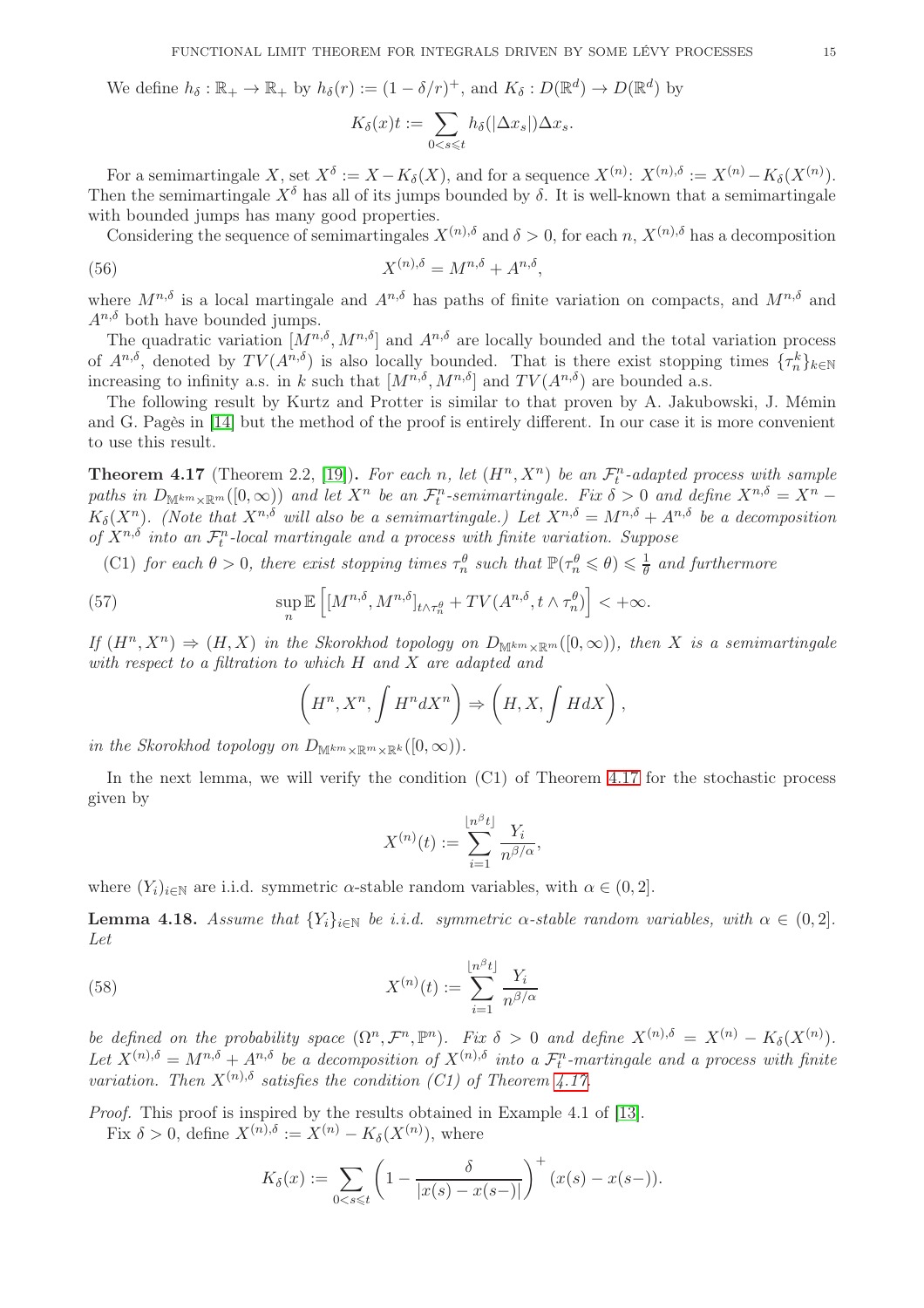Then the process  $X^{(n),\delta}$  can be written as

(59) 
$$
X^{(n),\delta}(t) = \sum_{k=1}^{\lfloor n^{\beta}t \rfloor} \left[ \left( \frac{Y_k}{n^{\beta/\alpha}} \right) \mathbf{1}_{(-\delta,\delta)} \left( \frac{Y_k}{n^{\beta/\alpha}} \right) + \delta \operatorname{sgn} \left( \frac{Y_k}{n^{\beta/\alpha}} \right) \mathbf{1}_{(-\infty,-\delta] \cup [\delta,\infty)} \left( \frac{Y_k}{n^{\beta/\alpha}} \right) \right].
$$

The total variation of the process  $X^{(n),\delta}$  on the interval  $[0, t]$  is defined with the following formula

(60) 
$$
TV(X^{(n),\delta}, t) := \sup_{n} \sup_{0 \le t_0 < t_1 < \dots < t_n \le t} \sum_{i=1}^n |X_{t_i}^{(n),\delta} - X_{t_{i-1}}^{(n),\delta}|
$$

We notice that in our case the total variation of the process

(61) 
$$
TV(X^{(n),\delta},t) = \sum_{k=1}^{\lfloor n^{\beta}t \rfloor} \left[ \left| \frac{Y_k}{n^{\beta/\alpha}} \right| \mathbf{1}_{(-\delta,\delta)} \left( \frac{Y_k}{n^{\beta/\alpha}} \right) + \delta \mathbf{1}_{(-\infty,-\delta] \cup [\delta,\infty)} \left( \frac{Y_k}{n^{\beta/\alpha}} \right) \right],
$$

is finite.

This means that we can take  $A^{n,\delta} = X^{(n),\delta}$  and martingale part  $M^{n,\delta} = 0$ .

Now, we define a stopping time  $\tau_n^d = \inf\{t > 0 : TV(X^{(n), \delta}, t) \geq d\}$ . Since  $X^{(n), \delta}$  has finite variation, then  $\tau_n^d < +\infty$ .

Then for  $\theta > 0$  there exists  $d_{\theta}$  such that

(62) 
$$
\mathbb{P}(\tau_n^{d_\theta} \leq \theta) = \mathbb{P}(TV(X^{(n),\delta},t) \geq d_\theta) \leq \frac{1}{\theta}.
$$

We have that

$$
TV(X^{(n),\delta}, t \wedge \tau_n^{d_{\theta}}) \leq d_{\theta} + 2\delta
$$

Now we get that

$$
\sup_n \mathbb{E}[TV(X^{(n),\delta}, t \wedge \tau_n^{d_{\theta}})] \leq d_{\theta} + 2\delta < +\infty.
$$

Hence, this implies the condition (C1) of Theorem [4.17.](#page-15-0) That is, for each  $\theta > 0$ , we have that

$$
\sup_n \mathbb{E}[[M^{n,\delta}, M^{n,\delta}]_{t \wedge \tau_n^{\theta}} + TV(A^{n,\delta}, t \wedge \tau_n^{\theta})] = \sup_n \mathbb{E}[TV(X^{(n),\delta}, t \wedge \tau_n^{\theta})] \leq d_{\theta} + 2\delta < +\infty.
$$

This concludes the proof.  $\Box$ 

Now, we prove an extension of Proposition [4.12](#page-13-0) to the case of jumps in the domain of attraction of an  $\alpha$ -stable process with index  $\alpha \in (0, 2]$ .

<span id="page-16-0"></span>**Proposition 4.19.** Let  $f \in \mathcal{C}_b(\mathbb{R})$  be a continuous bounded function on  $\mathbb{R}$ . Let  $\{Y_i\}_{i\in\mathbb{N}}$  be random variables in the domain of attraction of an  $\alpha$ -stable process with index  $\alpha \in (0, 2]$  and the waiting times  ${J_i}_{i \in \mathbb{N}}$  be random variables in the domain of attraction of a β-stable process with index  $\beta \in (0,1)$ . Let  $T_i = \sum_{l=1}^{i} J_l$ . Under these distributional assumptions and a suitable scaling we have that

$$
\left\{\sum_{i=1}^{\lfloor n^{\beta} t \rfloor} f\left(\frac{T_i}{n}\right) \frac{Y_i}{n^{\beta/\alpha}}\right\}_{t \geq 0} \xrightarrow{J_1-top} \left\{\int_0^t f(D_\beta(s)) dL_\alpha(s)\right\}_{t \geq 0},
$$

when  $n \to +\infty$ .

*Proof.* Taking into account that  $f$  is a continuous function and applying the Continuous Mapping Theorem discussed in [\[55\]](#page-20-9) we have that

$$
\left\{f\left(\frac{T_i}{n}\right)\right\}_{t\geqslant 0} \stackrel{J_1-top}{\Rightarrow} \left\{f(D_\beta(t))\right\}_{t\geqslant 0},
$$

when  $n \to +\infty$ .

Applying Lemma [4.18,](#page-15-1) the condition (C1) of Theorem [4.17](#page-15-0) is satisfied. Furthermore, since we have the convergence on the  $J_1$ -topology

$$
\left\{ \left( f\left( \frac{T_i}{n} \right), X^{(n)}(t) \right) \right\}_{t \geqslant 0} \stackrel{J_1-top}{\Rightarrow} \left\{ (f(D_\beta(t)), L_\alpha(t)) \right\}_{t \geqslant 0},
$$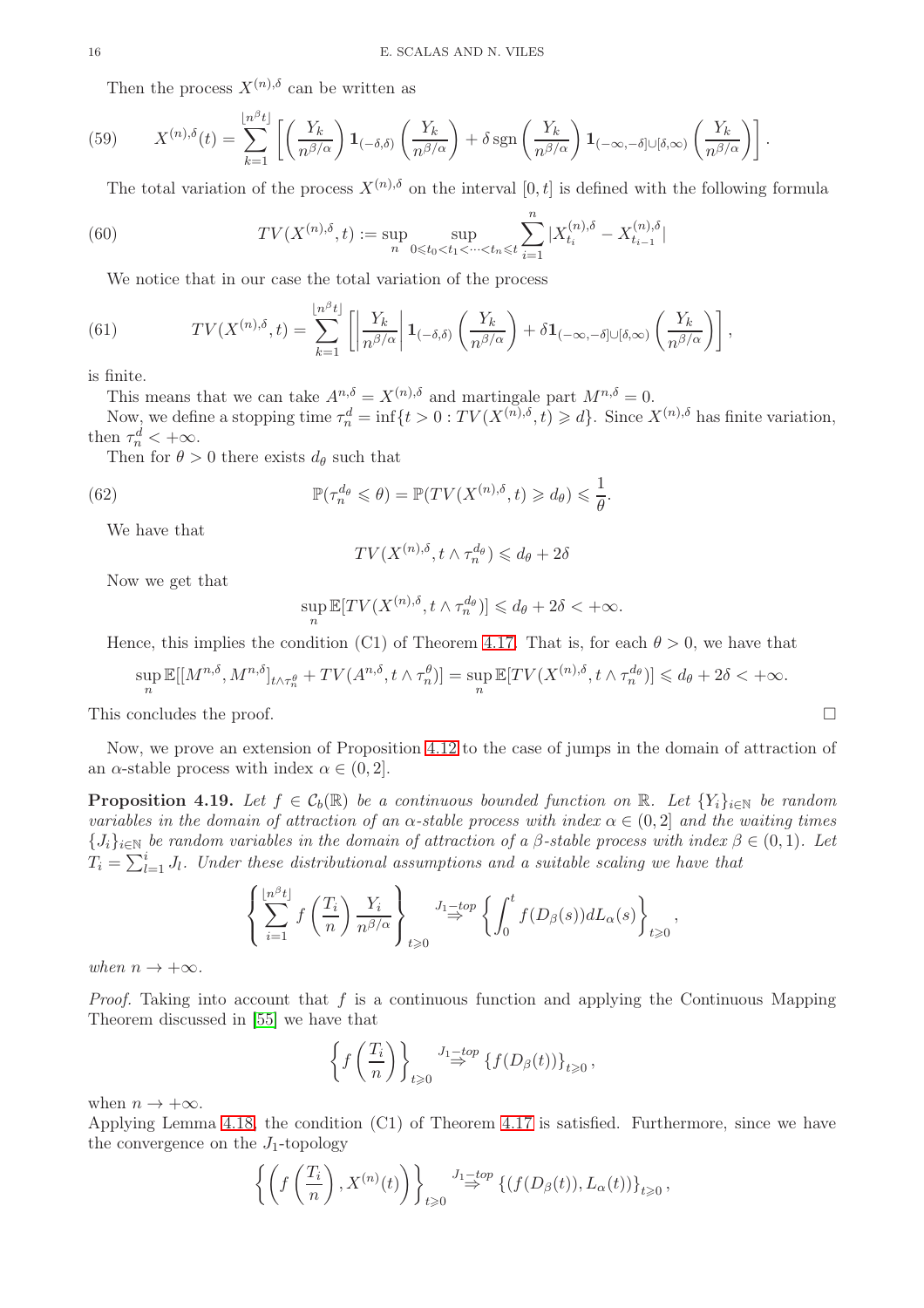as  $n \to +\infty$ , we are under the assumptions of Theorem [4.17.](#page-15-0) Thus, applying this theorem we conclude that

$$
\left\{ \left( f\left(\frac{T_i}{n}\right), X^{(n)}(t), \sum_{i=1}^{\lfloor n^{\beta} t \rfloor} f\left(\frac{T_i}{n}\right) \frac{Y_i}{n^{\beta/\alpha}} \right) \right\}_{t \geqslant 0} \xrightarrow{J_1 - top} \left\{ \left( f(D_\beta(t)), L_\alpha(t), \int_0^t f(D_\beta(s)) dL_\alpha(s) \right) \right\}_{t \geqslant 0},
$$

as  $n \to \infty$ .

In particular, we deduce that

$$
\left\{\sum_{i=1}^{\lfloor n^{\beta}t \rfloor} f\left(\frac{T_i}{n}\right) \frac{Y_i}{n^{\beta/\alpha}}\right\}_{t \geq 0} \xrightarrow{J_1 \text{top} \atop \beta \to 0} \left\{\int_0^t f(D_\beta(s)) dL_\alpha(s)\right\}_{t \geq 0},
$$
\n
$$
\Box
$$

Next result is the natural extension of Proposition [4.14](#page-13-1) and Theorem [4.15](#page-14-0) to the case  $\alpha \in (0, 2]$ .

<span id="page-17-0"></span>**Theorem 4.20.** Let  $f \in C_b(\mathbb{R})$  be a continuous bounded function on  $\mathbb{R}$ . Under the distributional assumptions and the scaling considered above, the integral  $\left\{ \sum_{i=1}^{N_{\beta}(nt)} f\left(\frac{T_i}{n}\right)\right\}$  $Y_i$  $_{t\geqslant 0}$  converges in law to  $\int_{0}^{D_{\beta}^{-1}(t)}$  $\int_0^{1-\beta} f(D_\beta(s)) dL_\alpha(s)$  $\mathcal{L}$ in the Skorokhod topology as  $n \to +\infty$ , where  $t \ge 0$  $\int_{\beta}^{D_{\beta}^{-1}(t)}$ 0  $f(D_\beta(s))dL_\alpha(s) \stackrel{a.s.}{=} \int^t$  $\theta$  $f(s)dL_{\alpha}(D_{\beta}^{-1})$  $\bar{\beta}^{\perp}(s)$ ).

Moreover, we have the convergence in the Skorokhod space  $D([0, +\infty), \mathbb{R})$  endowed with the M<sub>1</sub>-topology

(63) 
$$
\left\{\sum_{i=1}^{N_{\beta}(nt)} f\left(\frac{T_i}{n}\right) \frac{Y_i}{n^{\beta/\alpha}}\right\}_{t \geq 0} \xrightarrow{M_1-top} \left\{\int_0^t f(s) dL_{\alpha}(D_{\beta}^{-1}(s))\right\}_{t \geq 0}, \quad n \to +\infty.
$$

*Proof.* From Proposition [4.19](#page-16-0) and applying Continuous Mapping Theorem on  $D([0, +\infty), \mathbb{R}^d \times \mathbb{R}_+)$ taking  $\Phi_2(x,y) := (x, y^{-1})$  as the continuous map (see Theorem 7.1. by [\[54\]](#page-20-15)) we have that

$$
\left\{ \left( \sum_{k=1}^{[n^{\beta}t]} f\left( \frac{T_k}{n} \right) \frac{Y_k}{n^{\beta/\alpha}}, n^{-1/\beta} N_{\beta}(nt) \right) \right\}_{t \geq 0} \xrightarrow{J_1 \to op} \left\{ \left( \int_0^t f(D_{\beta}(s)) dL_{\alpha}(s), D_{\beta}^{-1}(t) \right) \right\}_{t \geq 0},
$$

as  $n \to \infty$ , where  $\{D_{\beta}^{-1}$  $\binom{-1}{\beta}(t)_{t\geqslant 0}$  is the functional inverse of the subordinator  $\{D_{\beta}(t)\}_{t\geqslant 0}$ . We consider the composition map as  $\Phi_1(x, y) := x \circ y$  which is continuous by Theorem 13.2.4 of [\[55\]](#page-20-9). Then, applying Continuous Mapping Theorem and Theorem 3.4.4. of [\[55\]](#page-20-9), we obtain the desired result

$$
\left\{\sum_{k=1}^{N_{\beta}(nt)} f\left(\frac{T_k}{n}\right) \frac{Y_k}{n^{\beta/\alpha}}\right\}_{t\geq 0} \stackrel{M_1-top}{\Rightarrow} \left\{\int_0^{D_{\beta}^{-1}(t)} f(D_{\beta}(s)) dL_{\alpha}(s)\right\}_{t\geq 0},
$$

as  $n \to \infty$ . Now using the equality with probability one:

$$
\int_0^{D_\beta^{-1}(t)} f(D_\beta(s)) dL_\alpha(s) \stackrel{a.s.}{=} \int_0^t f(s) dL_\alpha(D_\beta^{-1}(s)),
$$

we conclude that

$$
\left\{\sum_{k=1}^{N_{\beta}(nt)} f\left(\frac{T_k}{n}\right) \frac{Y_k}{n^{\beta/\alpha}}\right\}_{t \geq 0} \xrightarrow{M_1 \to top} \left\{\int_0^t f(s) dL_{\alpha}(D_{\beta}^{-1}(s))\right\}_{t \geq 0},
$$
  
when  $n \to \infty$ .

As a remark, we think that it is possible to extend this considerations to more general subordinators by approximating these subordinators by compound Poisson processes but since we are interested in the stochastic differential equation given in [\(1\)](#page-1-0), it makes sense to consider as a noise term, a formal derivative of an  $\alpha$ -stable Lévy process.

Finally, to conclude our work we will see the following result which is a corollary of Theorem [4.20.](#page-17-0)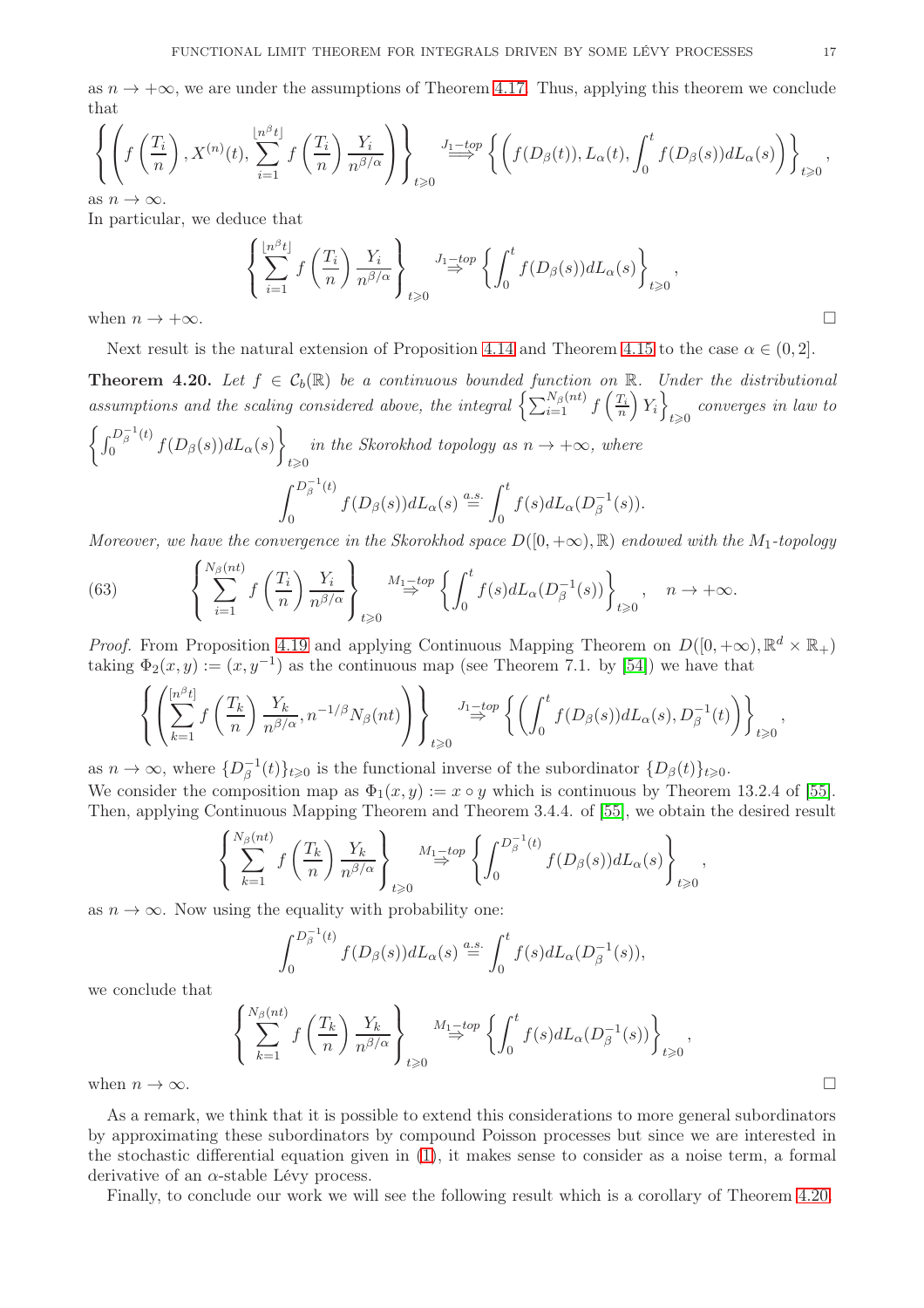#### 18 E. SCALAS AND N. VILES

**Corollary 4.21.** Let  $G(t)$  be the Green function of equation [\(2\)](#page-1-1) defined in [\(3\)](#page-1-2) and  $G_v(t)$  its derivative. Let  ${Y_i}_{i \in \mathbb{N}}$  be i.i.d. symmetric  $\alpha$ -stable random variables that represent the particle jumps. Assume Y<sub>1</sub> belongs to the DOA of an  $\alpha$ -stable random variable  $S_{\alpha}$ , with  $\alpha \in (0,2]$ . Let  $\{J_i\}_{i\in\mathbb{N}}$  be the waiting times preceding the corresponding jumps. Assume that  $\{J_i\}_{i\in\mathbb{N}}$  are i.i.d. such that  $J_1$  belongs to the strict DOA of some stable random variables with index  $\beta \in (0,1)$  and  $T_n = \sum_{i=1}^n J_i$ . Then, under the scaling considered in Section [4,](#page-6-3) it follows that

<span id="page-18-1"></span>(64) 
$$
v^n := \left\{ \sum_{i=1}^{N_\beta(nt)} G_v \left( t - \frac{T_i}{n} \right) \frac{Y_i}{n^{\beta/\alpha}} \right\}_{t \geq 0} \xrightarrow{M_1 - top} \left\{ \int_0^t G_v(t-s) dL_\alpha(D_\beta^{-1}(s)) \right\}_{t \geq 0} =: v,
$$

and

<span id="page-18-0"></span>(65) 
$$
x^n := \left\{ \sum_{i=1}^{N_\beta(nt)} G\left(t - \frac{T_i}{n}\right) \frac{Y_i}{n^{\beta/\alpha}} \right\}_{t \geq 0} \xrightarrow{M_1 - top} \left\{ \int_0^t G(t - s) dL_\alpha(D_\beta^{-1}(s)) \right\}_{t \geq 0} =: x,
$$

when  $n \to +\infty$ , in the Skorokhod space  $D([0, +\infty), \mathbb{R})$  endowed with the M<sub>1</sub>-topology.

*Proof.* Using the convergence result stated at  $(33)$  and the fact that t is a deterministic function independent of  $D_\beta$ , we have that

$$
\left\{ \left( t, \frac{T_i}{n} \right) \right\}_{t \geq 0} \stackrel{J_1-top}{\Rightarrow} \left\{ \left( t, D_\beta \right) \right\}_{t \geq 0},
$$

in the Skorokhod topology, when  $n \to \infty$ . If we apply Continuous Mapping Theorem considering the continuous function (see Theorem 4.1. of [\[54\]](#page-20-15)) defined given  $x \in D([0,\infty), \mathbb{R})$ , and  $y \in D([0,\infty), \mathbb{R}_+)$ as

$$
\Phi: D([0,\infty), \mathbb{R}) \times D([0,\infty), \mathbb{R}_+) \to D([0,\infty), \mathbb{R})
$$
  

$$
(x,y) \to x - y,
$$

we have that

$$
\left\{t-\frac{T_i}{n}\right\}_{t\geqslant 0}\stackrel{J_1-top}{\Rightarrow}\left\{t-D_\beta(t)\right\}_{t\geqslant 0}
$$

Now, applying again Continuous Mapping Theorem but taking as a continuous map the Green function G, we obtain that

$$
\left\{G\left(t-\frac{T_i}{n}\right)\right\}_{t\geq 0} \stackrel{J_1-top}{\Rightarrow} \left\{G\left(t-D_\beta(t)\right)\right\}_{t\geq 0}
$$

We know that the Green function is also a bounded function. Hence, following the steps of the proof of Theorem [4.15,](#page-14-0) we obtain the  $M_1$ -convergence results presented in [\(65\)](#page-18-0) and [\(64\)](#page-18-1).

# 5. Summary and outlook

In this paper, motivated by the stochastic differential equation [\(1\)](#page-1-0), we have studied the convergence of a class of stochastic integrals with respect to the compound fractional Poisson process. It turns out that, under proper scaling hypotheses, these integrals converge to integrals with respect to a symmetric  $\alpha$ -stable process subordinated to the inverse  $\beta$ -stable subordinator. It is therefore possible to approximate some of the integrals discussed in [\[17\]](#page-19-18) by means of simple Monte Carlo simulations. This will be the subject of a forthcoming applied paper. Here, we have focused on stochastic integrals of bounded deterministic functions. The extension of this result to the integration of stochastic processes will be a natural development. It will be also of interest to extend the convergence of stochastic integrals with respect to more generic Lévy processes and more general subordinators. Another possible extension would be studying the coupled case (the jumps and the waiting times are not necessarily independents) using the techniques described in the papers by [\[1\]](#page-19-25) and [\[52\]](#page-20-17).

## Acknowledgment

E. S. acknowledges financial support from the Italian grant PRIN 2009 'Finitary and non-finitary probabilistic methods in economics' 2009H8WPX5\_002. N. V. acknowledges the partial support from by the Spanish grant MEC-FEDER Ref. MTM2009-08869 from the Dirección General de Investigación, MEC (Spain).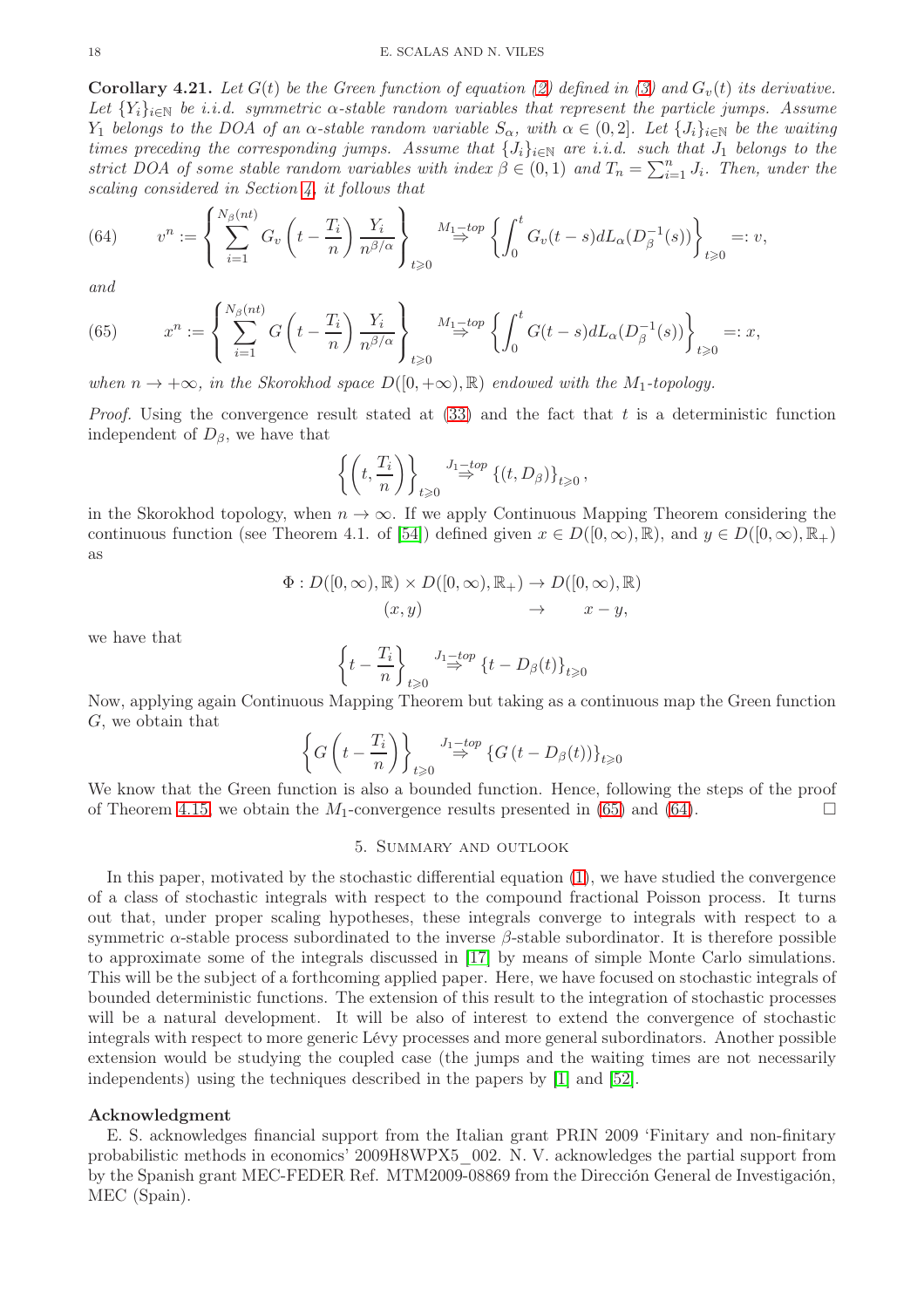### **REFERENCES**

- <span id="page-19-25"></span><span id="page-19-8"></span>[1] Barczyk, A. and Kern, P. Scaling limits of coupled continuous time random walks and residual order statistics through marked point processes. Stochastic Process. Appl., Vol. 123, (2013), 796–812.
- <span id="page-19-9"></span>[2] Beghin, L. and Orsingher, E. Fractional Poisson processes and related random motions. Electronic. Journ. Prob., 14, n.61, (2009), 1790–1826.
- [3] Beghin, L. and Orsingher, E. Poisson-type processes governed by fractional and higher-order recursive differential equations. Electronic. Journ. Prob., 15, (2010), 684–709.
- <span id="page-19-22"></span><span id="page-19-11"></span>[4] Billingsley, P.:Convergence of Probability Measures, *John Wiley, New York*, 1968. MR 0233396.
- [5] Burr, M. Weak convergence of stochastic integrals driven by continuous-time random walks, [arXiv:1110.0216v](http://arxiv.org/abs/1110.0216)1, (2011).
- <span id="page-19-10"></span>[6] Germano, G., Politi, M., Scalas, E., Schilling, R. Stochastic calculus for uncoupled continuous-time random walks, Physical Review E 79, no. 6,  $(2009)$ .
- [7] Germano, G., Politi, M., Scalas. E, Schilling, R. Itô and Stratonovich integrals on compound renewal processes: the normal/Poisson case, Commun. Nonlinear Sci. Numer. Simul. 15, (2010),1583-1588.
- [8] Hahn, M., Kobayashi, K., Umarov, S. SDEs driven by a time-changed Lévy process and their associated timefractional order pseudo-differential equations,J Theor Probab, DOI 10.1007/s10959-010-0289-4, (2010).
- [9] Hein, C., Imkeller, P., Pavlyukevich, I. Limit theorems for p-variations of solutions of SDEs driven additive non-Gaussian stable Lévy noise,arxiv:0811.3769, (2008).
- <span id="page-19-17"></span>[10] Jacod, J. Calcul Stochastique et Problèmes de Martingales, Lecture Notes in Mathematics, 714. Springer, Berlin (1979).
- <span id="page-19-13"></span>[11] Jacod, J., Shiryaev, A.N. Limit Theorems for Stochastic Processes, Springer-Verlag, Berlin, Heidelberg, New York. (1987).
- [12] Janicki, A., Weron, A. Simulation and Chaotic Behavior of alpha-Stable Stochastic Processes, Marcel Dekker, New York (1994).
- <span id="page-19-24"></span>[13] Janicki, A., Michna, Z., Weron, A. Approximation of stochastic differential equations driven by α-stable Lévy motion, Applicationes Mathematicae  $24(2)$ , (1996), 149-168.
- <span id="page-19-21"></span>[14] Jakubowski, A., Mémin, J., Pagès, G. Convergence en loi des suites d'intégrales stochastiques sur l'espace  $D<sup>1</sup>$  de Skorohod, Probab. Theory Related Fields 81, (1989), 111-137 .
- <span id="page-19-4"></span>[15] Jumarie, G. Fractional master equation: non-standard analysis and Liouville-Riemann derivative. Chaos Solitons Fractals, 12, (2001), 2577–2587.
- <span id="page-19-18"></span>[16] Kallsen, J., Shiryaev, A. N. Time change representation of stochastic integrals, Theory Probab. Appl., 46 (3), (2002), 522-528.
- [17] Kobayashi, K. Stochastic Calculus for a Time-changed Semimartingale and the Associated Stochastic Differential Equations, Journal of Theoretical Probability,24, (2010), 789-820.
- <span id="page-19-23"></span><span id="page-19-12"></span>[18] Kolmogorov, A. N. On Skorohod convergence, Theory Probab. Appl.,1, (1979), 213-222.
- [19] Kurtz, T. G., Protter, P.E. Weak limit theorems for stochastic integrals and stochastic differential equations, The Annals of Probability,19(3), (1991), 1035-1070.
- <span id="page-19-20"></span>[20] Kurtz, T. G., Protter, P.E. Characterizing the Weak Convergence of Stochastic integrals, Technical Report 91-08, available at
- <span id="page-19-19"></span>[http://www.stat.purdue.edu/research/technical\\_reports/pdfs/1991/tr91-08.pdf](http://www.stat.purdue.edu/research/technical_reports/pdfs/1991/tr91-08.pdf) (1991).
- [21] Kurtz, T. G., Protter, P.E. Weak Convergence of Stochastic integrals and differential equations: II Infinite dimensional case, Lecture Notes for the CIME school in probability. Technical Report 96-16, available at [http://www.stat.purdue.edu/research/technical\\_reports/pdfs/1996/tr96-16.pdf](http://www.stat.purdue.edu/research/technical_reports/pdfs/1996/tr96-16.pdf) (1996).
- <span id="page-19-5"></span>[22] Laskin, N. Fractional Poisson process. Commun. Nonlinear Sci. Numer. Simul.,8, (2003), 201–213.
- [23] Louhichi, S., Rio, E.: Convergence du processus de sommes partielles vers un processus de Lévy pour les suites associées, C. R. Acad. Sci. Paris, Ser. I 349, (2011), 89–91.
- <span id="page-19-6"></span><span id="page-19-0"></span>[24] Mainardi, F., Gorenflo, R., Scalas, E: Fractional calculus and continuous-time finance II,Physica A 287, (2000), 468-481.
- [25] Mainardi, F., Gorenflo, R. and Scalas, E. A fractional generalization of the Poisson processes. Vietnam Journ. Math. 32, (2004), 53–64.
- <span id="page-19-7"></span>[26] Mainardi, F., Gorenflo, R. and Vivoli, A. Beyond the Poisson renewal process: A tutorial survey. J. Comput. Appl. Math., 205, (2007), 725-735.
- [27] Mantegna, R. N., Stanley, H.E. An introduction to econophysics. Correlations and complexity in finance, Cambridge University Press, Cambridge (2000).
- <span id="page-19-14"></span>[28] Magdziarz, M., Weron, K. Anomalous diffusion schemes underlying the Cole-Cole relaxation: The role of the inversetime  $\alpha$ -stable subordinator, *Physica A* **367**, (2006), 1-6.
- <span id="page-19-1"></span>[29] Masoliver, J. , Montero, M., Weiss, G.H. Continuous-time random-walk model for financial distributions, Phys Rev E 67, 021112 (2003).
- <span id="page-19-2"></span>[30] Masoliver, J., Montero, M., Perelló, J., Weiss, G.H. The continuous-time random-walk formalism in financial markets, J. Econ Behav Org 1, (2000).
- <span id="page-19-16"></span><span id="page-19-3"></span>[31] Masoliver, J., Montero, M., Perelló, J. Extreme times in financial markets, cond- mat/0406556 1, (2000).
- [32] Meerschaert, N. M., Nane, E., Vellaisamy, P. The fractional Poisson process and the inverse stable subordinator, Electron. J. Probab. , 16, (2011), 1600–1620.
- <span id="page-19-15"></span>[33] Meerschaert, M., Scheffler, H. P. Limit Distributions for Sums of Independent Random Vectors: Heavy Tails in Theory and Practice, Wiley Series in Probability and Statistics (2001), MR MR1840531.